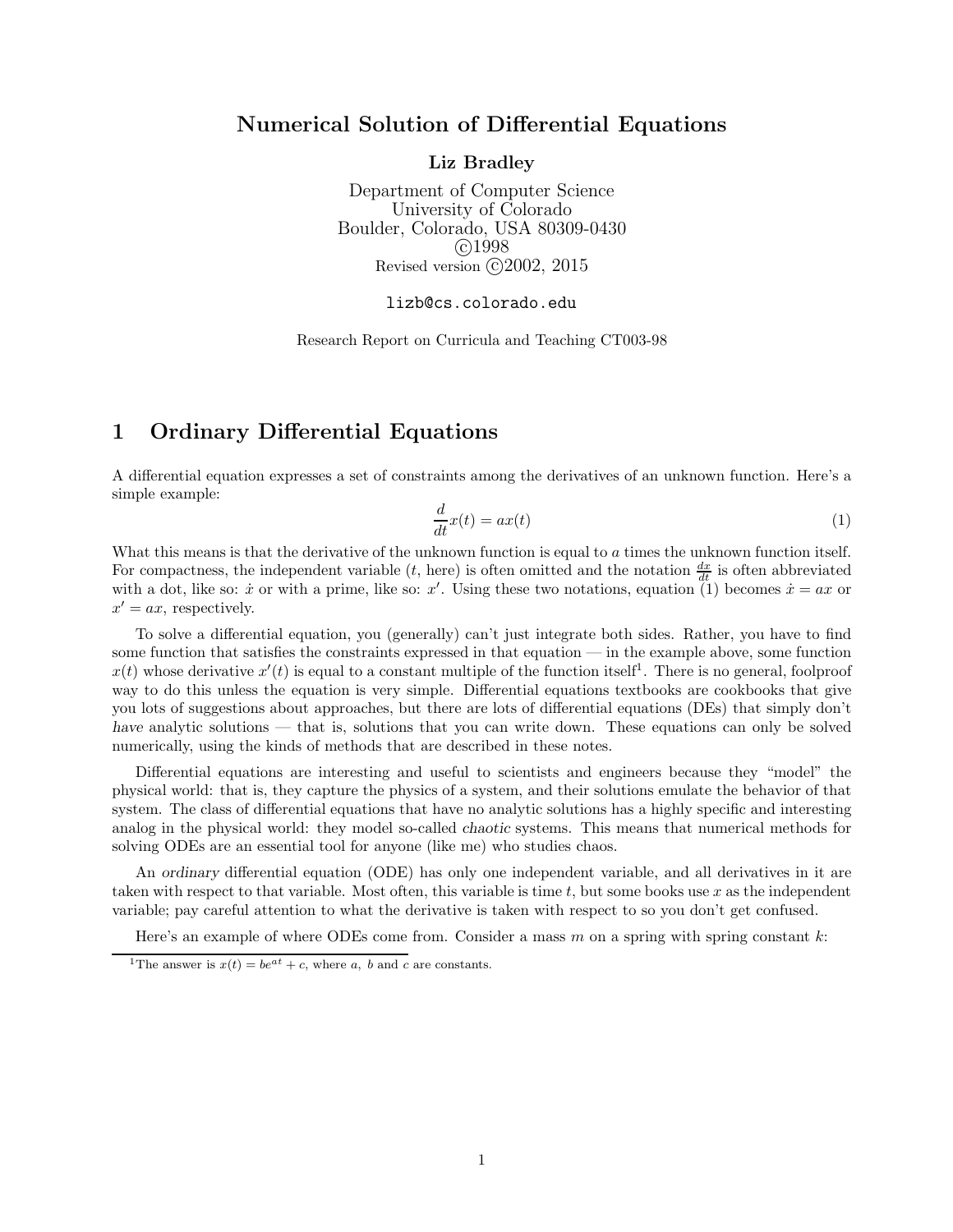

If you define x as the position of the end of the spring, as shown in the figure, and set  $x = 0$  at the point where the end of the spring would naturally rest if it were unloaded (i.e., if  $m = 0$ ), you can write the following force balance at the mass:

$$
\Sigma F = ma
$$
  

$$
mg - kx = ma
$$
 (2)

Acceleration a is the second derivative of position:  $a = x''$ , so the equation becomes:

$$
mg - kx = mx''
$$

The mg force is gravity; kx is Hooke's law for the force exerted by a spring. The signs of mg and kx are opposite because gravity pulls in the direction of positive  $x$  and the spring pulls in the direction of negative x. Gathering terms and dividing through by  $m$  gives you the following ODE for the spring-mass system:

$$
x''(t) + \frac{k}{m}x(t) - g = 0
$$

Note that this ODE model does not include the effects of friction; if friction plays an important role in the system, this model is inadequate.

The independent variable t only appears implicitly in this equation — that is, hidden in the time dependence of the function  $x(t)$ . This means that the physics (the governing equations) of the system is not a function of time. If, on the other hand, someone were holding the top of the spring and moving it up and down in a sinusoidal pattern, the apparent gravity acting on the mass would change sinusoidally (much as the gravity changes in an elevator that is starting or stopping), and the equation would look like this:

$$
x''(t) + \frac{k}{m}x(t) - g_0 \sin t = 0
$$

The variable t appears explicitly in this  $ODE - by$  itself, and not wrapped in the brackets of a function like  $x(t)$ . Systems where this occurs are called nonautonomous.

The order of an ODE is the degree of the highest derivative in that equation.  $x' = ax$  is a first-order ODE,  $x''' - \tan x' = 2$  is a third-order ODE, and the spring-mass equation above is second order. An  $n^{th}$ order ODE can be transformed into n first-order ODEs (an  $n^{th}$ -order "ODE system"), and vice versa<sup>2</sup>. This transformation requires the introduction of "helper" variables. I'll illustrate with the third-order  $(n = 3)$ example

$$
x_1'''(t) + 36\log x_1'(t) - x_1^{2}(t) + \sin 2t = 14
$$

1. The first step is to rewrite the ODE with the highest-order term by itself on the left-hand side:

$$
x_1''' = 14 + x_1^2 - 36\log x_1' - \sin 2t
$$

 $2$ This means that the order of an ODE system is equal to the number of first-order ODEs in the corresponding ODE system.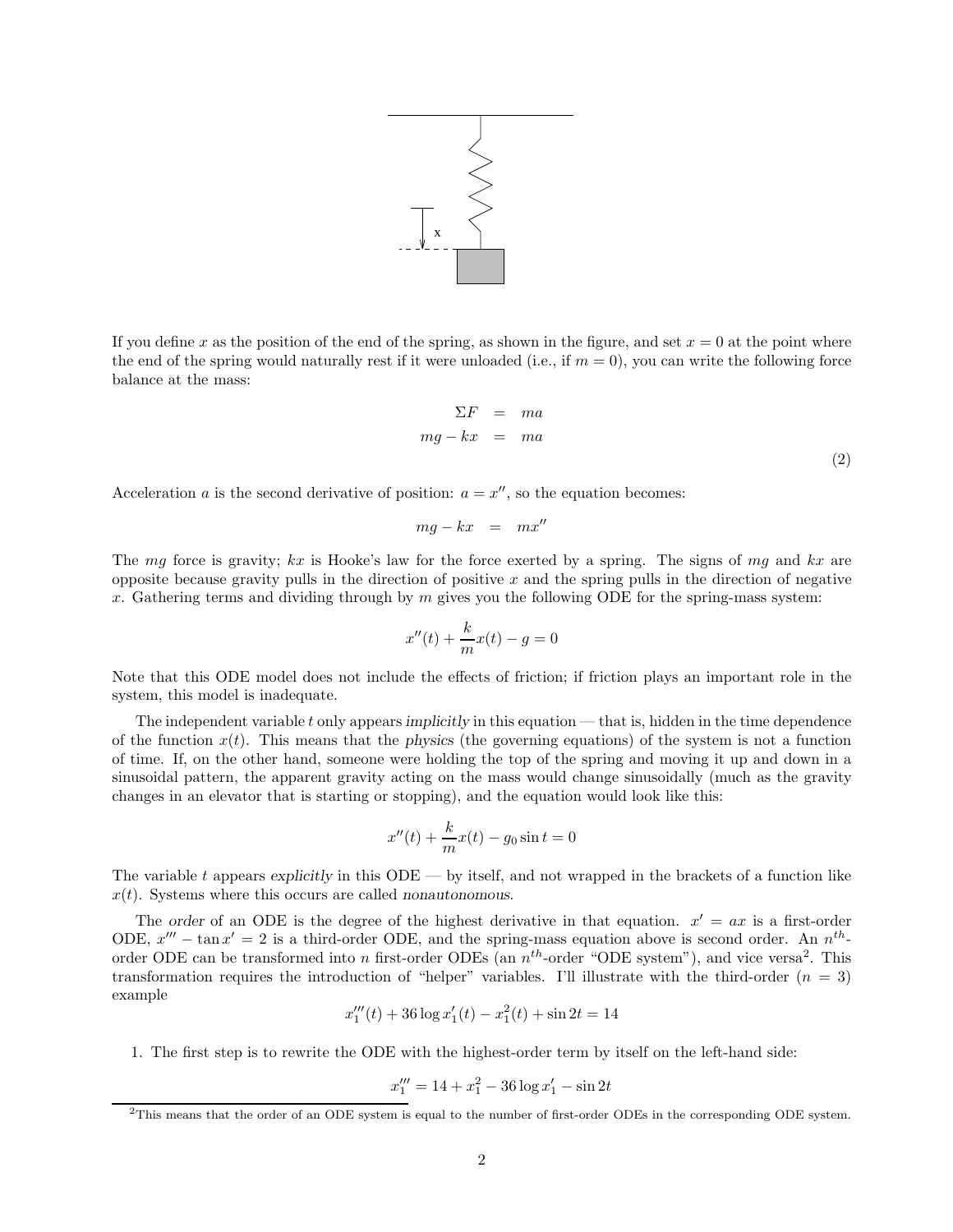2. The second step is to define  $n-1$  helper variables, like so:

$$
x_1' = x_2, x_2' = x_3
$$

3. The third step is to rewrite the equation from step 1 using the helper variables, with no derivative signs at all on the right-hand side and only one on the left-hand side:

$$
x_3' = 14 + x_1^2 - 36\log x_2 - \sin 2t
$$

4. Finally, one appends the equations that define the helper variables to that rewritten equation, obtaining the  $n^{th}$ -order system:

$$
\begin{array}{rcl}\nx'_1 &=& x_2\\ \nx'_2 &=& x_3\\ \nx'_3 &=& 14 + x_1^2 - 36 \log x_2 - \sin 2t\n\end{array}
$$

This set of first-order ODEs is equivalent to  $x_1''' = 14 + x_1^2 - 36 \log x_1' - \sin 2t$ , as you can see by substituting the first two equations into the third. The variables that appear on the left-hand side of an ODE system are termed the state variables of the system. The state vector  $\vec{x}$  of this system is  $(x_1 x_2 x_3)^T$  and the ODE system is of the form

$$
\vec{x}' = \vec{f}(\vec{x},t)
$$

I will use this standard form throughout these notes. For autonomous systems,  $\vec{f}$  doesn't actually depend on t at all, so the standard form collapses to

$$
\vec{x}' = \vec{f}(\vec{x})
$$

Here's a famous third-order ODE system, derived by Edward Lorenz, that models the physics of a fluid that is being heated from below:

$$
\vec{x}' = \vec{f}(\vec{x}) = \begin{bmatrix} x' \\ y' \\ z' \end{bmatrix} = \begin{bmatrix} a(y-x) \\ rx - y - xz \\ xy - bz \end{bmatrix}
$$
\n(3)

This system of ODEs is autonomous (no explicit ts on the right-hand side). It is also nonlinear, as you can see by looking at equation (3) above; if any of right-hand sides of any of these equations contain any terms that are nonlinear (e.g., products, transcendentals, powers, ...) in the state variables, then the whole system is nonlinear. Here, the product terms  $xz$  and  $xy$  are the culprits;  $a, r$ , and  $b$  are constants. The simple example  $x' = ax$ , in contrast, is linear;  $x_1''' + 36 \log x_1' - x_1^2 + \sin 2t = 14$  is nonlinear because of the log and  $x_1^2$  terms. This terminology can be a little confusing; the individual equations in the system  $(3)$  — like the  $x' = a(y - x)$  one — may look linear by themselves, but you need to remember that the whole thing is a package: a single (albeit vector-valued) function of a vector-valued argument. You might also think that the derivative operator makes the equations nonlinear, but it doesn't work that way. The solutions to the ODE are another matter: an ODE that is linear in its dependent variables can have solutions that are nonlinear in its independent variable (e.g.,  $x' = ax$  and its solution  $x(t) = e^{at}$ ).

The order of the ODE affects the "width" of the solution. The solution to the first-order ODE  $x' = ax$ , for example, is the single function  $x(t) = be^{at}$ . The solution to an  $n^{th}$ -order ODE system is a set of n functions, each of which both obeys the rules of the ODE and describes the evolution of one state variable:  $x_1(t)$ ,  $x_2(t)$ ,  $x_3(t)$  in the  $x_1''' + 36 \log x_1' - x_1^2 + \sin 2t = 14$  example<sup>3</sup>, or  $x(t)$ ,  $y(t)$ , and  $z(t)$  for the Lorenz system. These *n* functions define a trajectory in the state space of that system: the space whose axes are the state variables. One can plot the three pieces of the ODE solution individually, against time, or against one another, as shown in figure 1.

<sup>&</sup>lt;sup>3</sup>Strictly speaking, in a nonautonomous system like this, one must consider t to be another state variable, but this won't be a factor in our study of these kinds of system.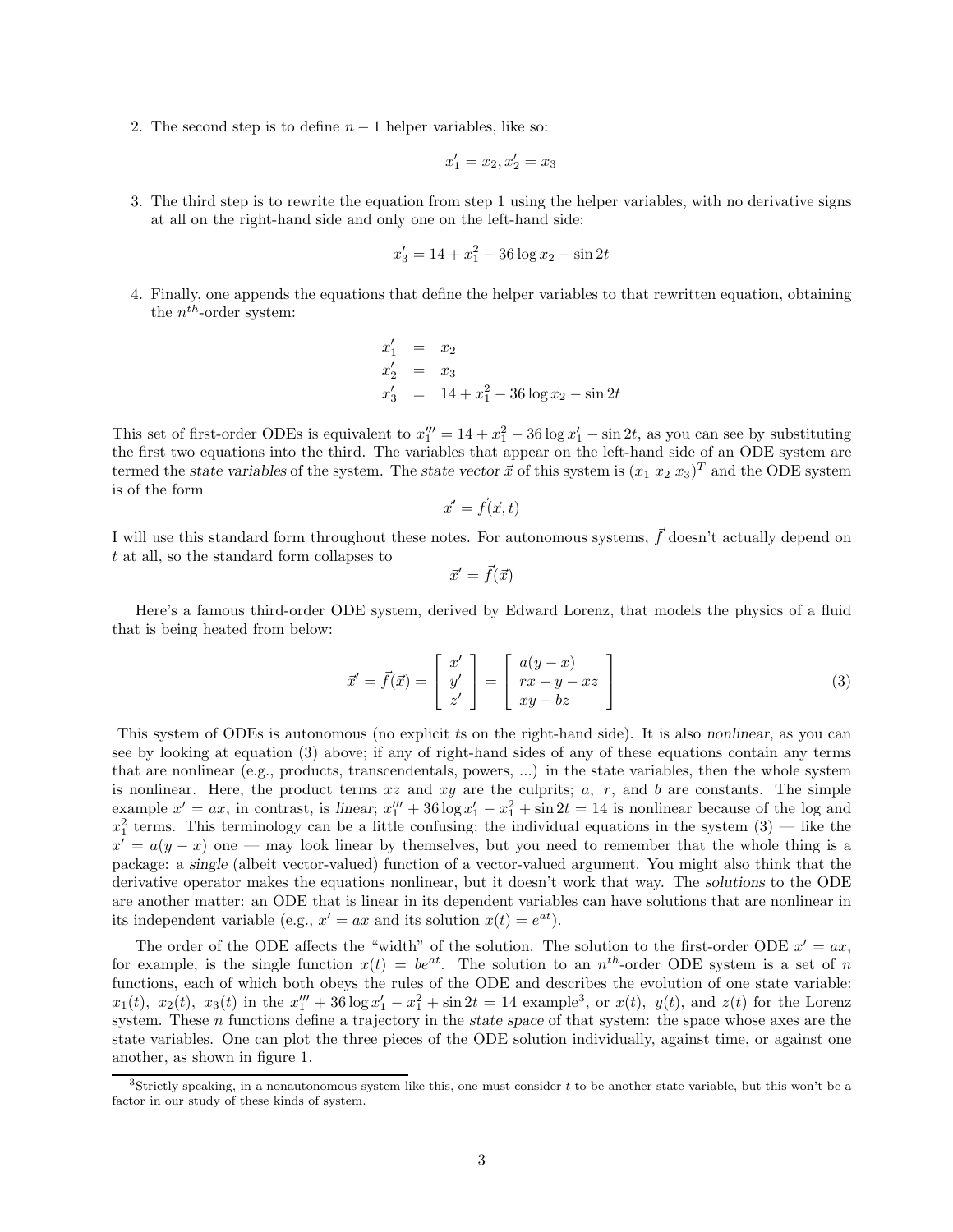

Figure 1: The Lorenz system. From top to bottom:  $x(t)$  versus t,  $y(t)$  versus t,  $z(t)$  versus t, and  $z(t)$  versus  $x(t)$ . A 3D plot of all three pieces of the solution against one another — with  $x(t)$  on the x axis,  $y(t)$  on the y axis, and  $z(t)$  on the z axis — is called a state-space plot.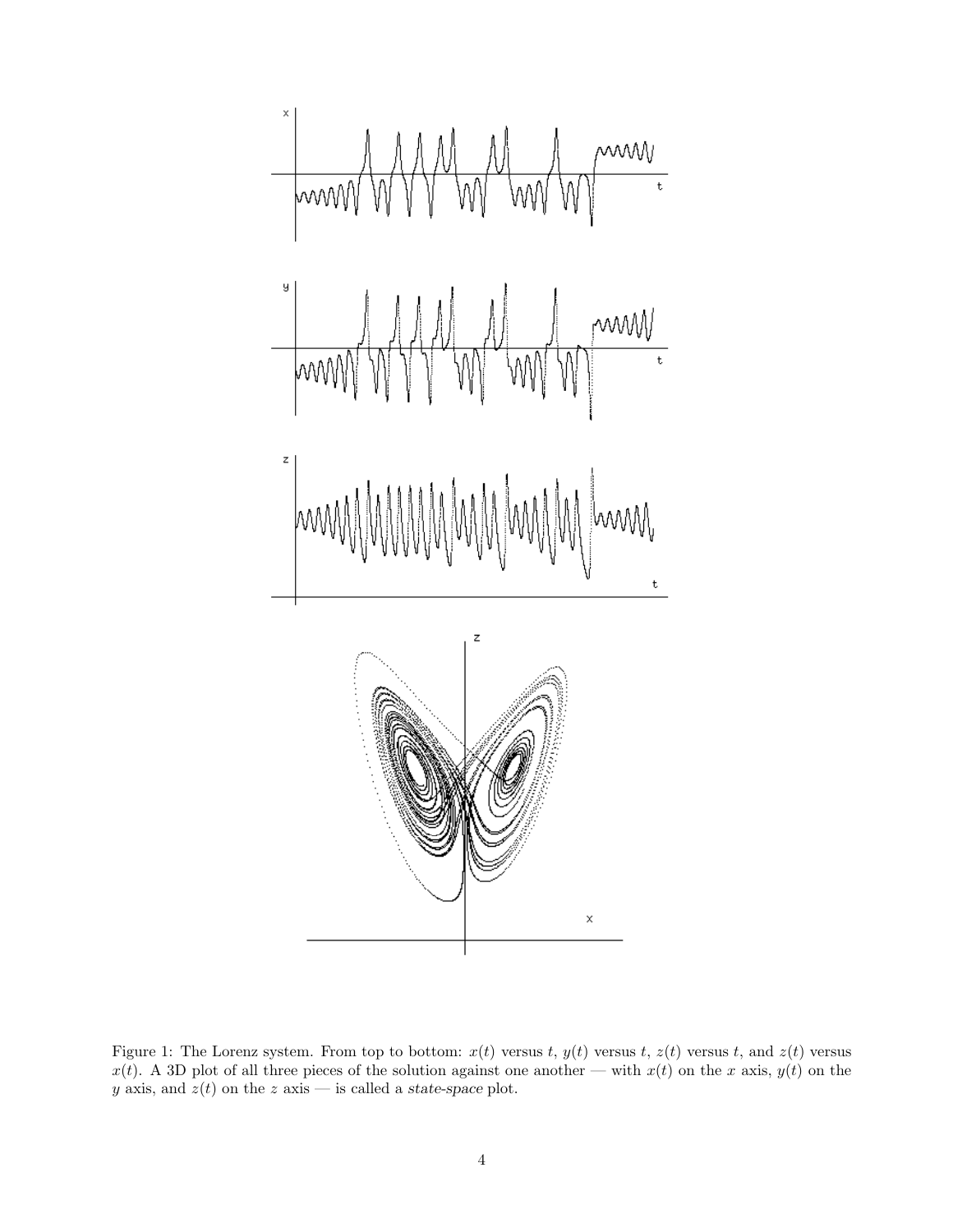

Figure 2: (a) A solution to a first-order ODE (b) A solution to a second-order ODE. Solid lines show the state-space trajectories and dashed lines show the derivative vectors at example state-space points  $- (x0,t0)$ in part (a) and  $(x0,y0,t0)$  in part (b).

## 2 Numerical Solution of ODEs

#### 2.1 Single-Step Methods

Solving an ODE numerically means computing the trajectory  $\vec{x}(t)$  from some initial condition  $\vec{x}(t_0)$ . This is different from the general, analytic solution, which tells you  $\vec{x}(t)$  everywhere. A useful metaphor for ODE solvers is to think of figuring out where a ball will roll on a landscape, given the slope of the landscape and the initial position of the ball. An ODE is a machine that takes a point and gives you the slope at that point, and an ODE solver is a numerical method that uses these slopes to compute the trajectory from some initial condition. A first-order ODE describes the slope of a 2D landscape (x vs. t, for instance); see figure  $2(a)$ . A second-order ODE describes the slope of a 3D landscape, as shown in figure 2(b). Note that the slope vector in this image in Figure 2 has two pieces: an x-direction slope and a y-direction slope. The ball rolling on that landscape reacts to both of them.

The rest of this section describes four basic numerical ODE solution algorithms: Forward Euler, Backward Euler, Trapezoidal, and fourth-order Runge-Kutta. All four of these methods take an ODE in the standard form  $\vec{x}' = f(\vec{x}, t)$ , an initial condition  $\vec{x}(t_0)$ , and a step size h, and generate an approximation of the solution  $\vec{x}(t)$  for  $t > t_0$ . There are **lots** of other numerical ODE solvers; this is only a small sample. There are different names for these methods, by the way; many people call Backward Euler "Modified Euler" or "Implicit Euler."

#### 2.1.1 Forward Euler

Forward Euler (FE) is the simplest and most obvious numerical ODE solver. It uses the slope at each point, computed using the ODE, to extrapolate and find the next point:

$$
\vec{x}_{n+1} = \vec{x}_n + h\vec{x}'_n
$$

Note that  $\vec{x}'$  is a derivative, so its units are in distance per time. Multiplying it by h—an increment of time—puts the  $h\vec{x}'_n$  term in units of distance.

**Example:** solve the first-order ODE system  $x'(t) = -2x(t) + t$  from  $x(0) = 1$  for two steps using Forward Euler with a time step  $h = 0.1$ .

First step:

$$
x(0.1) = x(0) + h(x'(0))
$$
  
= 1 + (0.1)(-2(1) + 0)  
= 0.8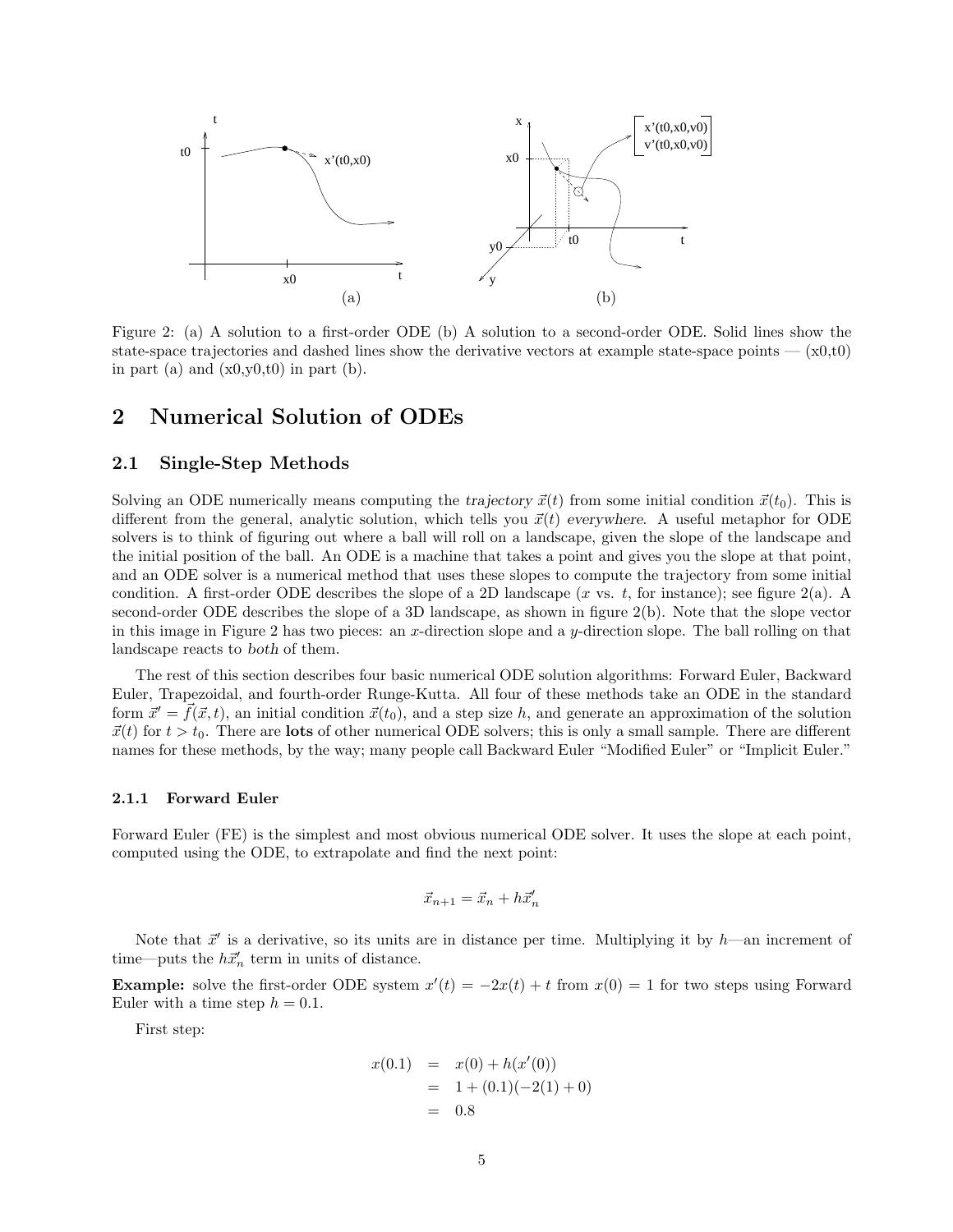Second step:

$$
x(0.2) = x(0.1) + h(x'(0.1))
$$
  
= 0.8 + (0.1)(-2(0.8) + 0.1)  
= 0.65

**Example:** solve the Lorenz system on page 3 of these notes with  $a = 16$ ,  $r = 50$ , and  $b = 4$  from the initial condition  $[x, y, z] = [0, 1, 2]$  for one step using Forward Euler with a time step  $h = 0.001$ .

The arithmetic here is identical to that in the first-order system above, except that all the xs are now three-vectors instead of scalars:

$$
\begin{bmatrix} x \ y \ z \end{bmatrix}_{t=0.001} = \begin{bmatrix} x \ y \ z \end{bmatrix}_{t=0} + h \begin{bmatrix} x' \ y' \ z' \end{bmatrix}_{t=0}
$$

$$
\begin{bmatrix} x \ y \ z \end{bmatrix}_{t=0.001} = \begin{bmatrix} 0 \ 1 \ 2 \end{bmatrix} + 0.001 \begin{bmatrix} 16(1-0) \\ 50(0) - 1 - (0)(2) \\ (0)(1) - (4)(2) \end{bmatrix}
$$

$$
\begin{bmatrix} x \ y \ z \end{bmatrix}_{t=0.001} = \begin{bmatrix} 0 \\ 1 \\ 2 \end{bmatrix} + \begin{bmatrix} .016 \\ -.001 \\ -.008 \end{bmatrix}
$$

$$
= \begin{bmatrix} .016 \\ .999 \\ 1.992 \end{bmatrix}
$$

Here is an example of how one would write Scheme code that implements the Lorenz ODEs. Scheme vectors look like #(3 2 5); the selector (vector-ref vec n) grabs the nth element of vec.

```
(define *lorenz-a* 16)
(define *lorenz-r* 50) ;; constant values that yield the
(define *lorenz-b* 4) ;; classic Lorenz butterfly
;; state vector = [x \ y \ z](define (lorenz state-vect)
  (let* ((x (vector-ref state-vect 0))
         (y (vector-ref state-vect 1))
         (z (vector-ref state-vect 2))
         (new-state (make-vector 3 0)))
     (vector-set! new-state 0 (* *lorenz-a* (- y x)))
     (vector-set! new-state 1 (- (* *lorenz-r* x) y (* x z)))(vector-set! new-state 2 (- (* x y) (* *lorenz-b * z)))new-state))
```
This ODE function takes a state vector  $\vec{x}$  and returns its derivative  $\vec{x}'$ :

(lorenz #(0 1 2)) ;Value 1: #(16 -1 -8)

Here is a chunk of Scheme code that implements a single Forward Euler step, together with an example of how you apply it.

 $;x = state vector$  h = stepsize ;f = system deriv dx/dt = value of f at x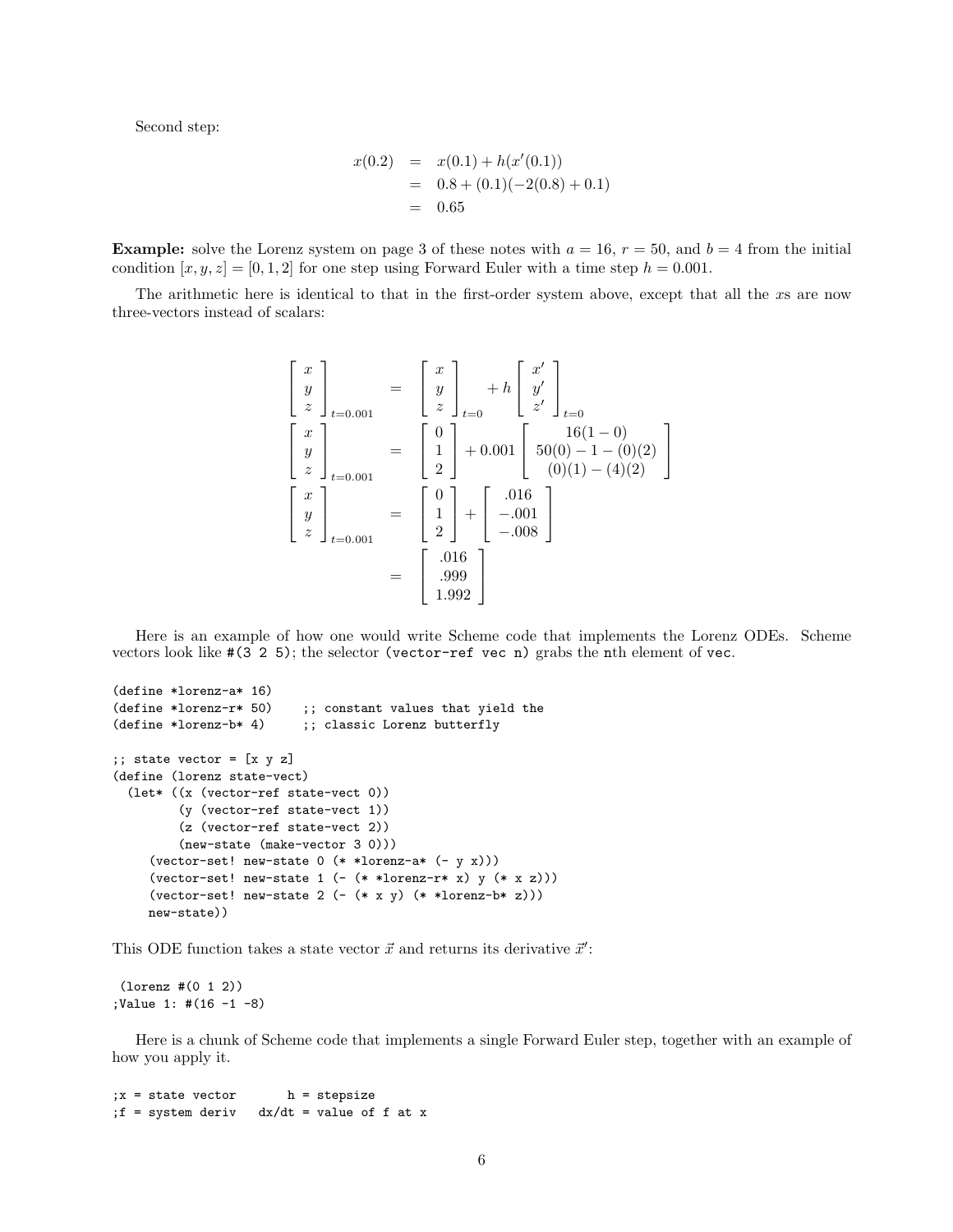```
(define (forward-euler f dx/dt x h)
    (add-vectors x (scale-vector h dx/dt)))
```
(forward-euler lorenz (lorenz #(0 1 2)) #(0 1 2) 0.002) ;Value 4: #(.032 .998 1.984)

The function add-vectors adds two vectors:

 $(add- vectors #(1 2 3) #(1 1 1))$ ; Value 2: # $(2 3 4)$ 

and scale-vector multiplies a vector (e.g.,  $dx/dt$ ) by a scalar (e.g., h):

```
(scale-vector 2 #(1 2 3))
;Value 3: #(2 4 6)
```
Here is a simple recursive function that calls a stepper function like forward-euler n times on a system derivative f to generate an n-point trajectory, feeding back the result of each step as the next initial condition.

```
(define (generate-trajectory stepper f initial-condition h n)
  (if ( > 0 n) '()(let* ((new-state (stepper f (f initial-condition) initial-condition h)))
         (cons new-state
               (generate-trajectory stepper f new-state h (- n 1))))))
```
let\* is one way to define local variables in Scheme.

Here's how you would combine all of these functions to solve the Lorenz system from the initial condition  $(x, y, z) = (0, 1, 2)$  for 10 steps using a time step of 0.001. Pretty-print (pp) is just a nicely formatted version of print:

```
(pp (generate-trajectory forward-euler lorenz #(0 1 2) .001 10))
(#(.016 .999 1.992)
#(.031728 .998769128 1.984047984)
#(.047200658048 .9992938089975636 1.9761434810108933)
#(.06243414846319302 1.0005612728182651 1.9682860744122177)
#(.07744418245287417 1.0025595307036186 1.9604753993056225)
#(.09224602802488607 1.0052773528810406 1.9527111401116157)
#(.10685452922258455 1.0087042470828487 1.944993028394036)
#(.12128412470834878 1.0128304379825048 1.9373208408979068)
#(.13554886572073527 1.0176468475174723 1.9296943977874639)
#(.14966243342948307 1.0231450760691838 1.9221135610721993)
#(.16363815571171828 1.029317384471711 1.9145782332097465))
```
These ten three-vectors are coordinates of the first ten points in the trajectory that starts from (0, 1, 2) in the state space of the Lorenz system.

#### 2.1.2 Backward Euler

Backward Euler (BE) is somewhat more complicated. It takes a FE step to check out the landscape ahead, and then uses the slope at that point (not the slope at the original point, as FE does) to extrapolate from the original point:

$$
\vec{x}_{n+1} = \vec{x}_n + h\vec{x}'_{n+1,FE}
$$

where  $x_{n+1,FE}$  is the result of taking a FE step from  $\vec{x}_n$  and  $\vec{x}'_{n+1,FE}$  is the slope at that point.

Here is a BE stepper function, written in Scheme: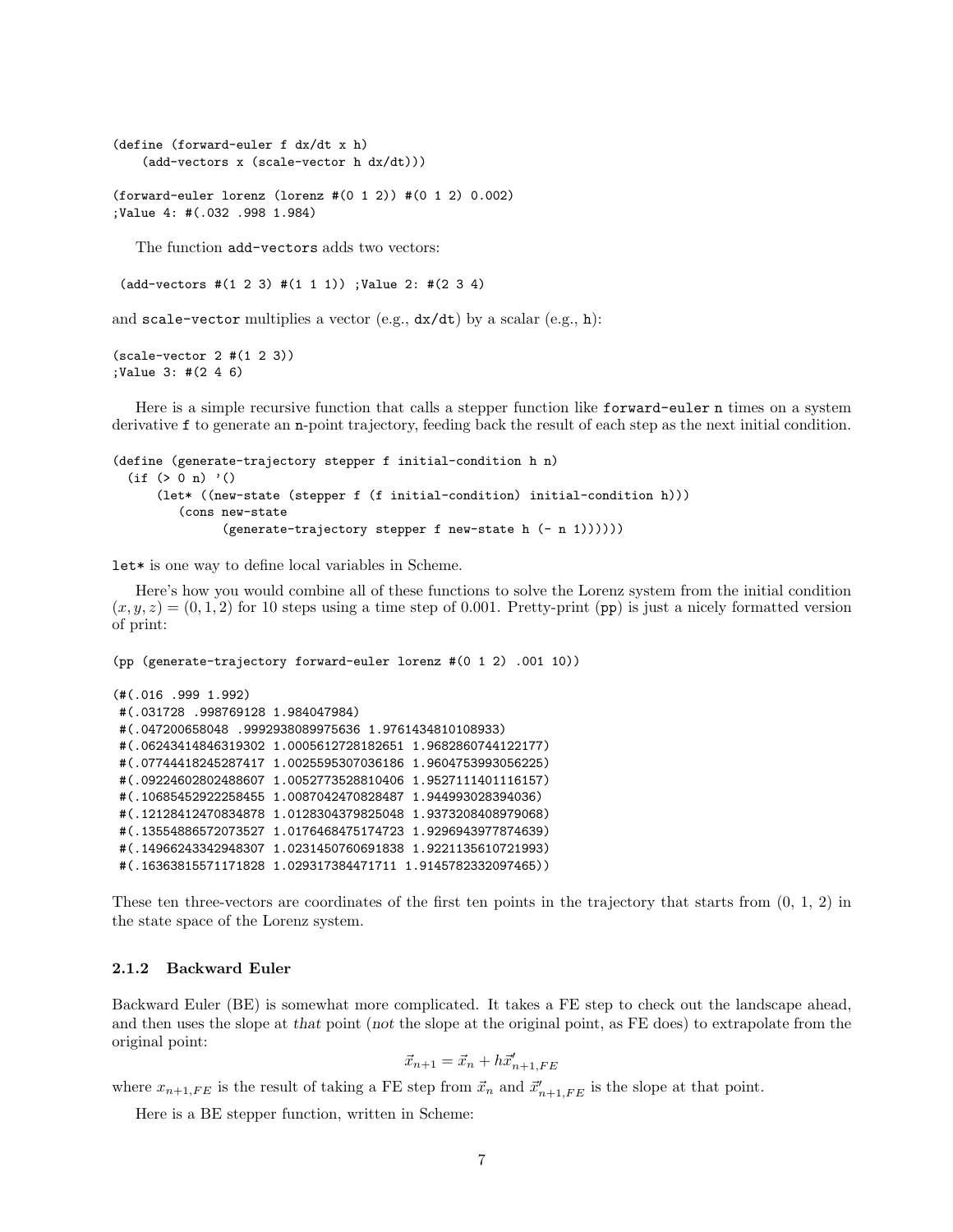```
(define (backward-euler f dx/dt x h)
  (let* ((xp (add-vectors x (scale-vector h dx/dt))))
     (add-vectors x (scale-vector h (f xp)))))
```
**Example:** solve the system  $x' = -2x + t$  from  $x(0) = 1$  for two steps using Backward Euler with a time step  $h = 0.1.$ 

First step:

$$
x(0.1)_{FE} = x(0) + h(x'(0))
$$
  
= 1 + (0.1)(-2(1) + 0)  
= 0.8  

$$
x(0.1) = x(0) + h(x'(0.1)_{FE})
$$
  
= 1 + (0.1)(-2(0.8) + 0.1)  
= 0.85 [\*)

Note that  $t = 0.1$  in the next-to-last line above, marked with a [\*]! Remember that the act of taking a FE step moves the ball's position on the landscape and increments the timestamp, and you have to take that into account when you're computing the slope at that new point.

Second step:

$$
x(0.2)_{FE} = x(0.1) + h(x'(0.1))
$$
  
= 0.85 + (0.1)(-2(0.85) + 0.1)  
= 0.69  

$$
x(0.2) = x(0.1) + h(x'(0.2)_{FE})
$$
  
= 0.85 + (0.1)(-2(0.69) + 0.2)  
= 0.732

Example: The Lorenz system.

```
(pp (generate-trajectory backward-euler lorenz #(0 1 2) .001 10))
(#(.015728 .999769128 1.992047984)
#(3.1216828318292922e-2 1.0002807917147354 1.9841430596248)
#(.04648174930954169 1.0015237714022671 1.976284867040263)
#(.06153762214563069 1.0034875632375726 1.9684730944643098)
#(.07639891815243106 1.0061623605516097 1.9607074762065357)
#(.09107973759143692 1.0095390358679155 1.9529877909018014)
#(.10559382590715283 1.0136091237117053 1.94531385992661)
#(.11995458946040508 1.0183648041673417 1.9376855459879665)
#(.13417511076706598 1.0237988871609087 1.9301027518752438)
#(.14826816326102132 1.02990479744548 1.9225654193663486)
#(.16224622559957547 1.0366765602674808 1.915073528280206))
```
#### 2.1.3 Trapezoidal

The Trapezoidal method is the obvious next step: an average of Forward and Backward Euler. It takes a FE step to get  $x_{n+1,FE}$ , uses the ODE to compute the slope at that point, averages that slope with the slope at the current point, and uses the averaged slope to move forward:

$$
\vec{x}_{n+1} = \vec{x}_n + \frac{h}{2}(\vec{x}'_n + \vec{x}'_{n+1, FE})
$$

Trapezoidal is a better method than FE and BE; it has  $O(h^3)$  error, compared to their  $O(h^2)$ . Here is a Trapezoidal method stepper function: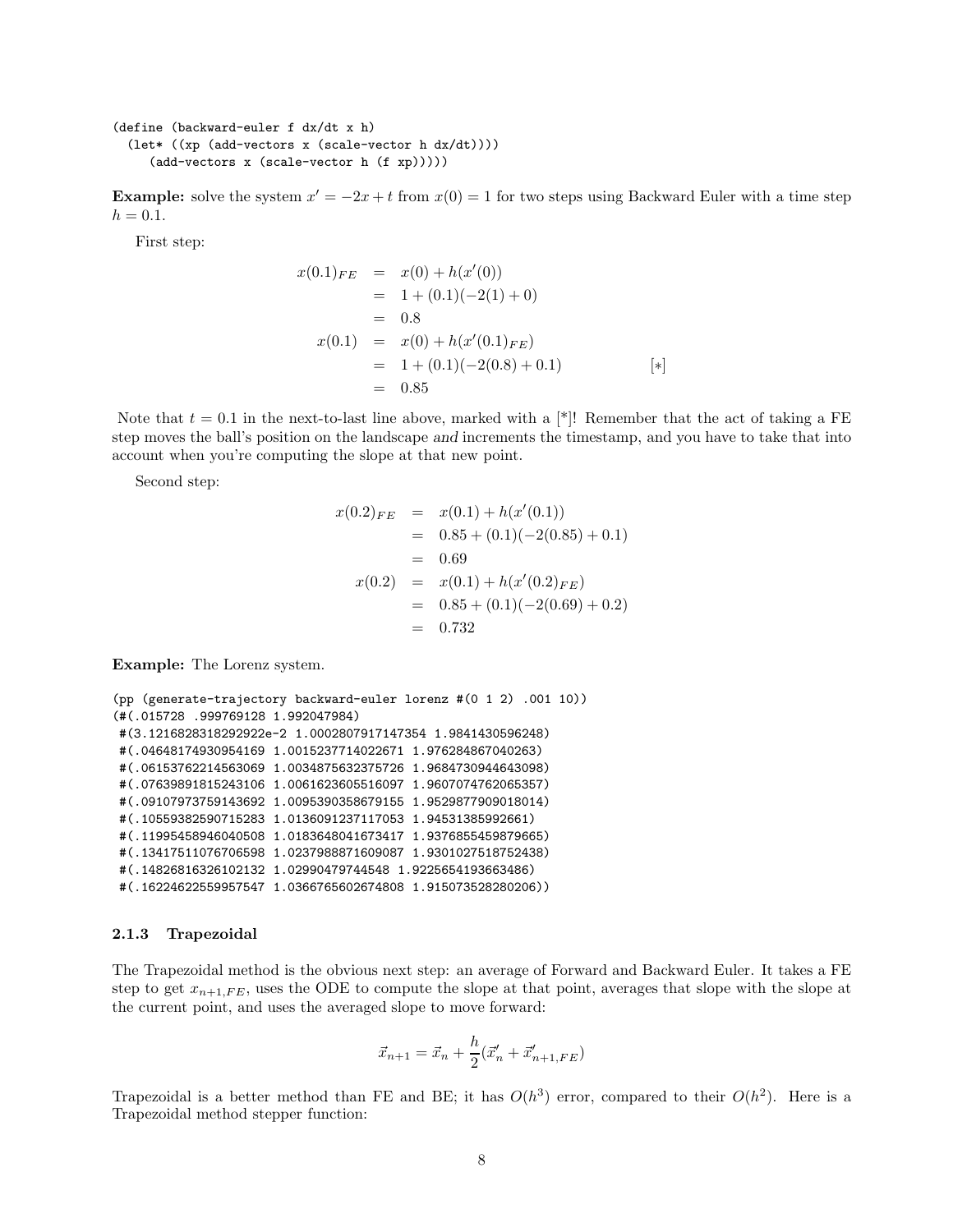```
(define (trapezoidal f dx/dt x h)
  (let* ((xp (add-vectors x (scale-vector h dx/dt)))
         (avg-slope (scale-vector 0.5
                                  (add-vectors (f xp) dx/dt))))
    (add-vectors x (scale-vector h avg-slope))))
```
**Example:** solve the system  $x' = -2x + t$  from  $x(0) = 1$  for two steps using Trapezoidal with a time step of  $h = 0.1.$ 

First step:

$$
x(0.1)_{FE} = x(0) + h(x'(0))
$$
  
= 1 + (0.1)(-2(1) + 0)  
= 0.8  

$$
x(0.1) = x(0) + h/2(x'(0) + x'(0.1)_{FE})
$$
  
= 1 + (0.05)[(-2(1) + 0) + (-2(0.8) + 0.1)]  
= 0.825

Second step:

$$
x(0.2)_{FE} = x(0.1) + h(x'(0.1))
$$
  
= 0.825 + (0.1)(-2(0.825) + 0.1)  
= 0.670  

$$
x(0.2) = x(0.1) + h/2(x'(0.1) + x'(0.2)_{FE})
$$
  
= 0.825 + (0.05)[(-2(.825) + 0.1) + (-2(0.670) + 0.2)]  
= 0.690

Example: the Lorenz system.

```
(pp (generate-trajectory trapezoidal lorenz #(0 1 2) .001 10))
(#(.015864 .999384564 1.992023992)
#(3.1472536103547125e-2 .9995247571602539 1.9840955143172878)
#(4.6841554216401654e-2 1.000408199698714 1.9762141524393404)
#(.06198655681804697 1.0020232707455323 1.9683795429272173)
#(.07692262187350225 1.0043590873379908 1.9605913711251455)
#(.09166442111877579 1.007405484300651 1.952849369087303)
#(.10622623774371602 1.0111529949819287 1.9451533137085624)
#(.12062198349519176 1.01559283281934 1.9375030250469871)
#(.1348652152227369 1.0207168737066725 1.929898364826848)
#(.14896915088802673 1.0265176391373139 1.9223392351118225)
#(.16294668505881293 1.0329882800989165 1.914825577138889))
```
#### 2.1.4 Runge-Kutta

The Runge-Kutta method is one of the most widely used numerical ODE solvers. It is based on taking test steps (à la Backward Euler) of different lengths, using the results to kludge together a good approximation of the power series of the function, and then using that power series to extrapolate. Fourth-order Runge-Kutta (RK4, henceforth), the most common member of the RK family, uses a four-term version of the power series; it has  $O(h^5)$  error (per step) and its algebra is fairly complex.

For autonomous ODEs, the RK formulae look like this:

1. compute  $\vec{v}_1 = \vec{f}(\vec{x})$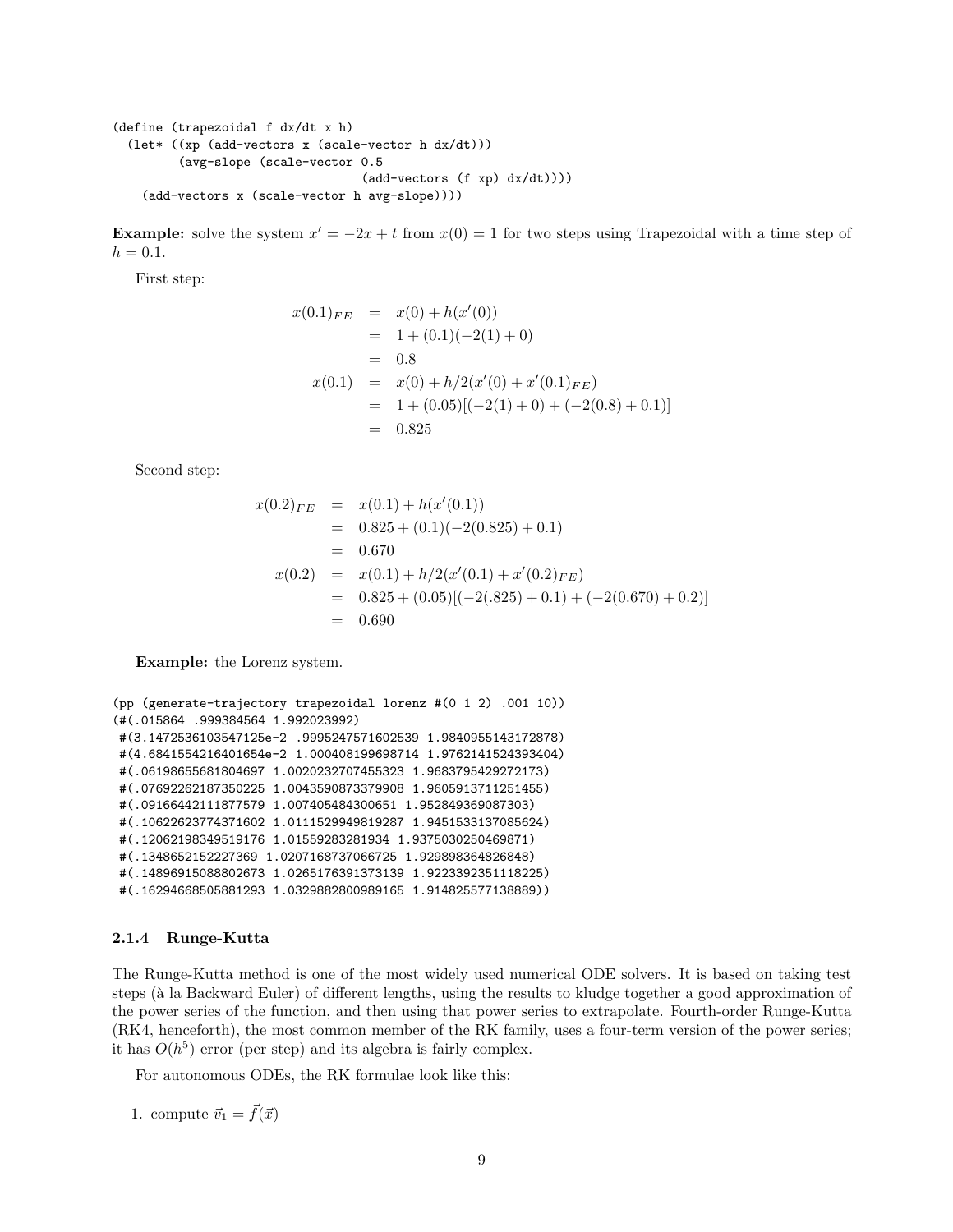- 2. compute  $\vec{v}_2 = \vec{f}(\vec{x} + \frac{h}{2}\vec{v}_1)$
- 3. compute  $\vec{v}_3 = \vec{f}(\vec{x} + \frac{h}{2}\vec{v}_2)$
- 4. compute  $\vec{v}_4 = \vec{f}(\vec{x} + h\vec{v}_3)$
- 5. use the  $\vec{v}_i$  to compute the next  $\vec{x}$ :

$$
\vec{x}(t_0 + h) = \vec{x}(t_0) + \frac{h}{6}(\vec{v}_1 + 2\vec{v}_2 + 2\vec{v}_3 + \vec{v}_4)
$$

The  $\vec{v}_i$  are somewhat like the  $\vec{x}_{FE}$  in BE and Trapezoidal: they're test steps that look ahead on the landscape. (In fact,  $\vec{v}_0$  is exactly the increment added during a FE step from  $\vec{x}$ .)

There are variations on this algorithm that use slightly different algebra to get the same answer; the most-common one uses  $\vec{k}$ s instead of  $\vec{v}$ s:

- 1. compute  $\vec{k}_1 = h\vec{f}(\vec{x})$
- 2. compute  $\vec{k}_2 = h \vec{f}(\vec{x} + \frac{1}{2} \vec{k}_1)$
- 3. compute  $\vec{k}_3 = h \vec{f}(\vec{x} + \frac{1}{2} \vec{k}_2)$
- 4. compute  $\vec{k}_4 = h \vec{f}(\vec{x} + \vec{k}_3)$
- 5. use the  $\vec{k}_i$  to compute the next  $\vec{x}$ :

$$
\vec{x}(t_0 + h) = \vec{x}(t_0) + \frac{1}{6}(\vec{k}_1 + 2\vec{k}_2 + 2\vec{k}_3 + \vec{k}_4)
$$

If the ODE is nonautonomous (that is, if the right-hand side contains an explicit reference to the independent variable), the RK4 procedure has to take into account that numerical ODE solution both evolves the spatial position and advances time, so when you're evaluating the system derivative **f** at a point like  $(\vec{x} + \frac{1}{2}\vec{k}_0)$ , you have to use the appropriate timestamp (just as you do in Backward Euler; see my comments about the line marked [\*] on page 8.)

- 1. compute  $\vec{v}_1 = \vec{f}(\vec{x}, t)$
- 2. compute  $\vec{v}_2 = \vec{f}(\vec{x} + \frac{h}{2}\vec{v}_1, t + h/2)$
- 3. compute  $\vec{v}_3 = \vec{f}(\vec{x} + \frac{h}{2}\vec{v}_2, t + h/2)$
- 4. compute  $\vec{v}_4 = \vec{f}(\vec{x} + h\vec{v}_3, t + h)$
- 5. use the  $\vec{v}_i$  to compute the next  $\vec{x}$ :

$$
\vec{x}(t_0 + h) = \vec{x}(t_0) + \frac{h}{6}(\vec{v}_1 + 2\vec{v}_2 + 2\vec{v}_3 + \vec{v}_4)
$$

The  $\vec{k}$  version of the algorithm changes as follows for nonautonomous systems:

- 1. compute  $\vec{k}_1 = h\vec{f}(\vec{x}, t)$  [2]
- 2. compute  $\vec{k}_2 = h \vec{f}(\vec{x} + \frac{1}{2}\vec{k}_1, t + h/2)$
- 3. compute  $\vec{k}_3 = h\vec{f}(\vec{x} + \frac{1}{2}\vec{k}_2, t + h/2)$
- 4. compute  $\vec{k}_4 = h \vec{f}(\vec{x} + \vec{k}_3, t + h)$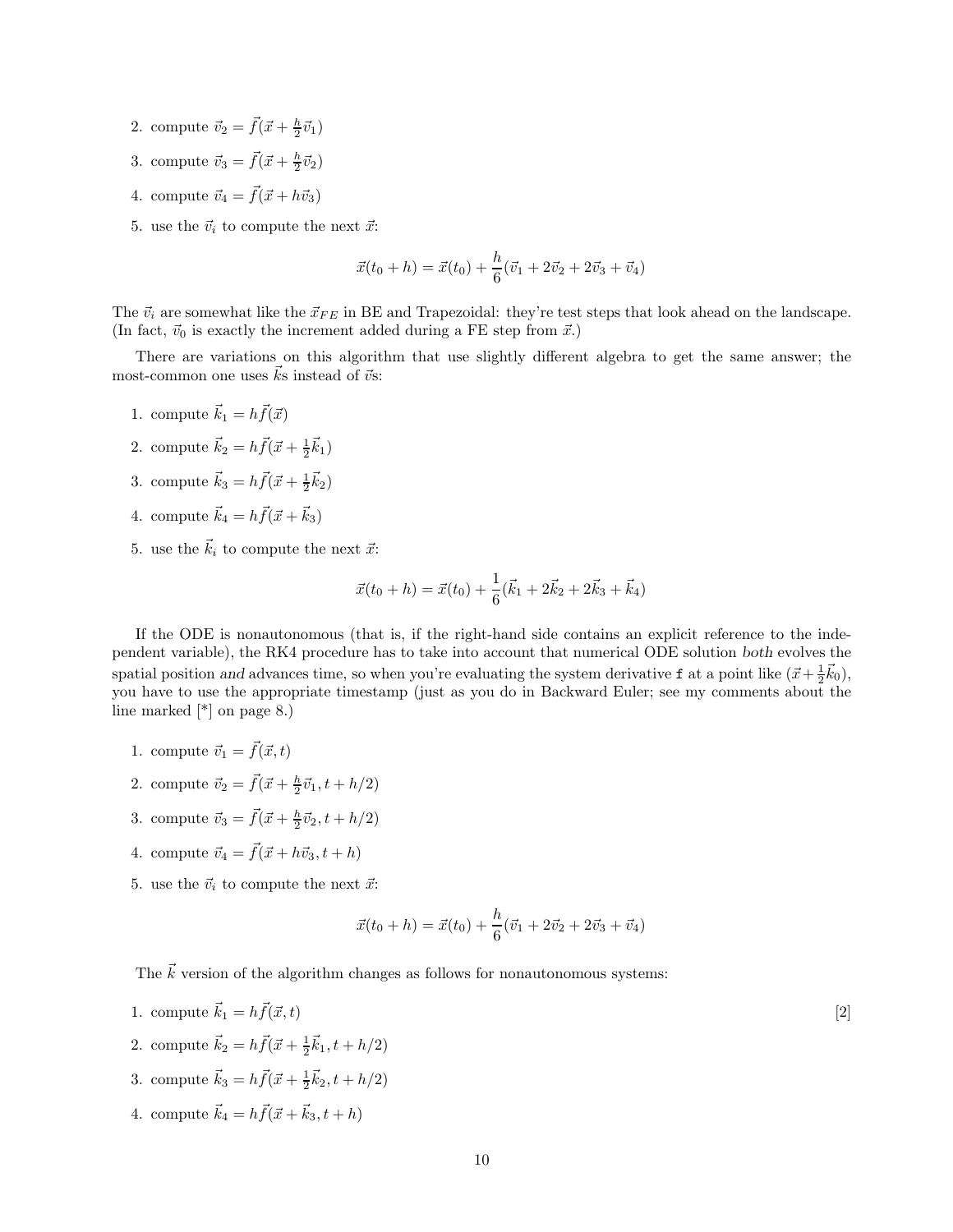5. use the  $\vec{k}_i$  to compute the next  $\vec{x}$ :

$$
\vec{x}(t_0 + h) = \vec{x}(t_0) + \frac{1}{6}(\vec{k}_1 + 2\vec{k}_2 + 2\vec{k}_3 + \vec{k}_4)
$$

Here is a 4th-order Runge-Kutta stepper and an example of its application to the Lorenz system. I've modified this version to print out the  $\vec{k}_i$  so you can use these numbers to check your answers:

```
(define (runge-kutta-4 f dx/dt x h)
 (let* ((k1 (scale-vector h dx/dt))
         (k2 (scale-vector h (f (add-vectors x (scale-vector 0.5 k1)))))
         (k3 (scale-vector h (f (add-vectors x (scale-vector 0.5 k2)))))
         (k4 (scale-vector h (f (add-vectors x k3)))))
; take the following line out to omit printing of the ki
    (pp (list 'k1 k1 'k2 k2 'k3 k3 'k4 k4))
    (add-vectors x
                 (scale-vector (/ 1 6)
                               (add-vectors
                                (add-vectors k1 (scale-vector 2 k2))
                                (add-vectors k4 (scale-vector 2 k3)))))))
```
**Example:** solve the Lorenz system on page 3 of these notes with  $a = 16$ ,  $r = 50$ , and  $b = 4$  from the initial condition  $[x, y, z] = [0, 1, 2]$  using fourth-order Runge-Kutta with a time step  $h = 0.001$ .

First, I'll do one step by hand (ouch ouch ouch):

$$
\vec{k}_{1} = \begin{bmatrix} k_{1x} \\ k_{1y} \\ k_{1z} \end{bmatrix} = h\vec{f}(\vec{x}) = h\vec{f} \begin{bmatrix} x \\ y \\ z \end{bmatrix}_{t=0} = h\vec{f} \begin{bmatrix} 0 \\ 1 \\ 2 \end{bmatrix}
$$
  
\n
$$
= 0.001 \begin{bmatrix} 16(1-0) \\ 50(0) - 1 - (0)(2) \\ (0)(1) - (4)(2) \end{bmatrix} = \begin{bmatrix} .016 \\ -.001 \\ -.008 \end{bmatrix}
$$
  
\n
$$
\vec{k}_{2} = \begin{bmatrix} k_{2x} \\ k_{2y} \\ k_{2z} \end{bmatrix} = h\vec{f}(\vec{x} + \frac{1}{2}\vec{k}_{1}) = h\vec{f} \begin{bmatrix} x \\ y \\ z \end{bmatrix} + \frac{1}{2} \begin{bmatrix} k_{1x} \\ k_{1y} \\ k_{1z} \end{bmatrix}
$$
  
\n
$$
= h\vec{f} \begin{bmatrix} 0+0.008 \\ 1-0.0005 \\ 1-0.0004 \end{bmatrix} = h\vec{f} \begin{bmatrix} 0.008 \\ 0.9995 \\ 1.9996 \end{bmatrix}
$$
  
\n
$$
= 0.001 \begin{bmatrix} 50(0.098) - 0.098 \\ 50(0.008) - 0.995 - 0.008(1.9996) \\ -0.008(0.9995) - 4(1.9996) \end{bmatrix} = 0.001 \begin{bmatrix} 15.864 \\ -0.6155 \\ -0.07996 \end{bmatrix}
$$
  
\n
$$
\vec{k}_{3} = \begin{bmatrix} k_{3x} \\ k_{3y} \\ k_{3z} \end{bmatrix} = h\vec{f}(\vec{x} + 1/2\vec{k}_{2}) = h\vec{f} \begin{bmatrix} x \\ y \\ z \end{bmatrix} + \frac{1}{2} \begin{bmatrix} k_{2x} \\ k_{2y} \\ k_{2z} \end{bmatrix}
$$
  
\n
$$
= h\vec{f} \begin{bmatrix} 0+0.007932 \\ 1-0.003077 \\ 2-0.0398
$$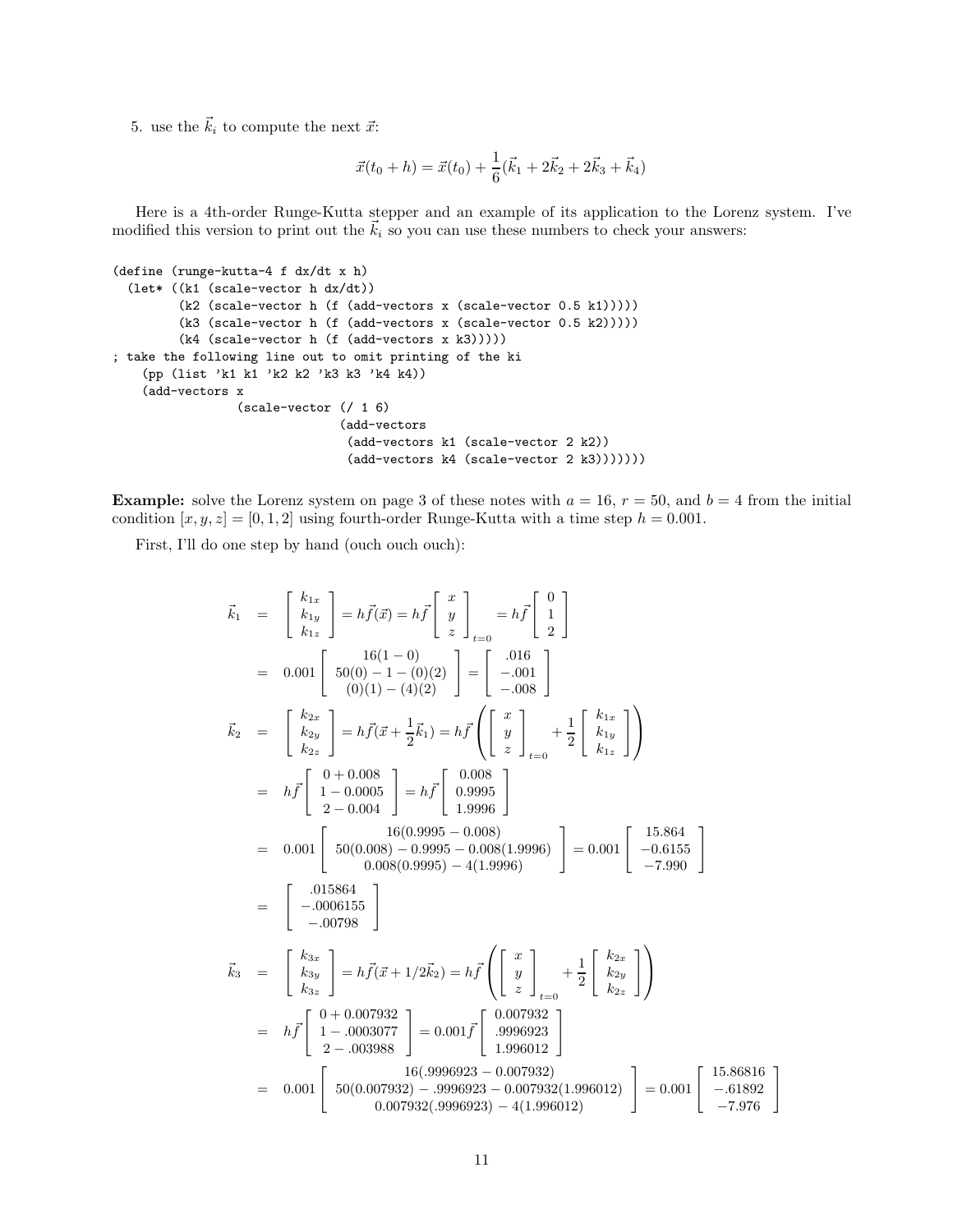$$
= \begin{bmatrix} .01586816 \\ -6.1892e - 4 \\ -.007976 \end{bmatrix}
$$
  
\n
$$
\vec{k}_4 = \begin{bmatrix} k_{4x} \\ k_{4y} \\ k_{4z} \end{bmatrix} = h\vec{f}(\vec{x} + \vec{k}_3) = h\vec{f} \begin{bmatrix} x \\ y \\ z \end{bmatrix} + \begin{bmatrix} k_{3x} \\ k_{3y} \\ k_{3z} \end{bmatrix}
$$
  
\n
$$
= h\vec{f} \begin{bmatrix} 0 + 0.01586816 \\ 1 - 6.1892e - 4 \\ 2 - 0.007976 \end{bmatrix} = 0.001\vec{f} \begin{bmatrix} 0.015868 \\ 0.99938 \\ 1.992024 \end{bmatrix}
$$
  
\n
$$
= 0.001 \begin{bmatrix} 15.73619 \\ -2.37589 \\ -7.9522 \end{bmatrix} = \begin{bmatrix} 0.01573619 \\ -2.37589e - 4 \\ -0.0079522 \end{bmatrix}
$$
  
\n
$$
\begin{bmatrix} x \\ y \\ z \end{bmatrix}_{t=0.001} = \begin{bmatrix} 0 \\ 1 \\ 2 \end{bmatrix}
$$
  
\n
$$
+ \frac{1}{6} \begin{bmatrix} .016 \\ -.001 \\ -0.08 \end{bmatrix} + 2 \begin{bmatrix} .015864 \\ -.0006155 \\ -0.00798 \end{bmatrix} + 2 \begin{bmatrix} .01586816 \\ -6.1892e - 4 \\ -0.07976 \end{bmatrix} + \begin{bmatrix} 0.01573619 \\ -2.37589e - 4 \\ -0.079522 \end{bmatrix}
$$
  
\n
$$
= \begin{bmatrix} 1.58667e - 2 \\ .999382 \\ 1.99202 \end{bmatrix}
$$

Incidentally, I was being very cavalier about significant figures in the calculations above; your mileage may vary.

Here are the results of a three-step runge-kutta-4 run:

```
(pp (generate-trajectory runge-kutta-4 lorenz #(0 1 2) .001 3))
(k1 #(.016 -.001 -.008)
k2 #(.015864 -.000615468 -.007976004)
k3 #(.015868164256 -6.18924633168136e-4 -7.976118432946088e-3)
k4 #(.01573620657777331 -2.3758262472141256e-4 -7.952237183209957e-3))
(k1 #(1.5736248258717785e-2 -2.3765143678056546e-4 -7.952238724124705e-3)
k2 #(1.5608457061153798e-2 1.402944766530796e-4 -7.928473803221701e-3)
k3 #(1.5612502958041778e-2 1.370374699923347e-4 -7.928580708423843e-3)
k4 #(1.5488640810908996e-2 5.119857801574603e-4 -7.904917228774927e-3))
(k1 #(.01548868076306085 5.119189592231575e-4 -7.904918706871421e-3)
k2 #(.01536886666863015 8.836695331569069e-4 -7.881358203662625e-3)
k3 #(1.5372799185977067e-2 8.806064686823121e-4 -7.881457939012697e-3)
k4 #(1.5256805679584137e-2 1.249546464021753e-3 -.00785798619111313))
(k1 #(.01525684396112769 1.2494815519405566e-3 -.00785798761163514)
k2 #(1.5144785061854195e-2 1.6154165591077195e-3 -7.834606112490058e-3)
k3 #(1.5148609013105718e-2 1.6125419889319837e-3 -7.834699005059483e-3)
k4 #(1.5040266888740909e-2 1.9758483035414564e-3 -7.811394140896604e-3))
(#(1.5866755848295548e-2 .9993822720181571 1.992023919658483)
#(3.1477890699631875e-2 .9995204383909351 1.9840953754957846)
#(.04684936039160845 1.000402107962089 1.9762139526318954)
#(6.1996676891573184e-2 1.0020156491206826 1.9683792873006236))
```
### 2.2 Multistep Methods

The methods described in the previous section — Forward and Backward Euler, Trapezoidal, and Runge-Kutta — are all single-step methods: they take one initial condition and figure out where the ODE solution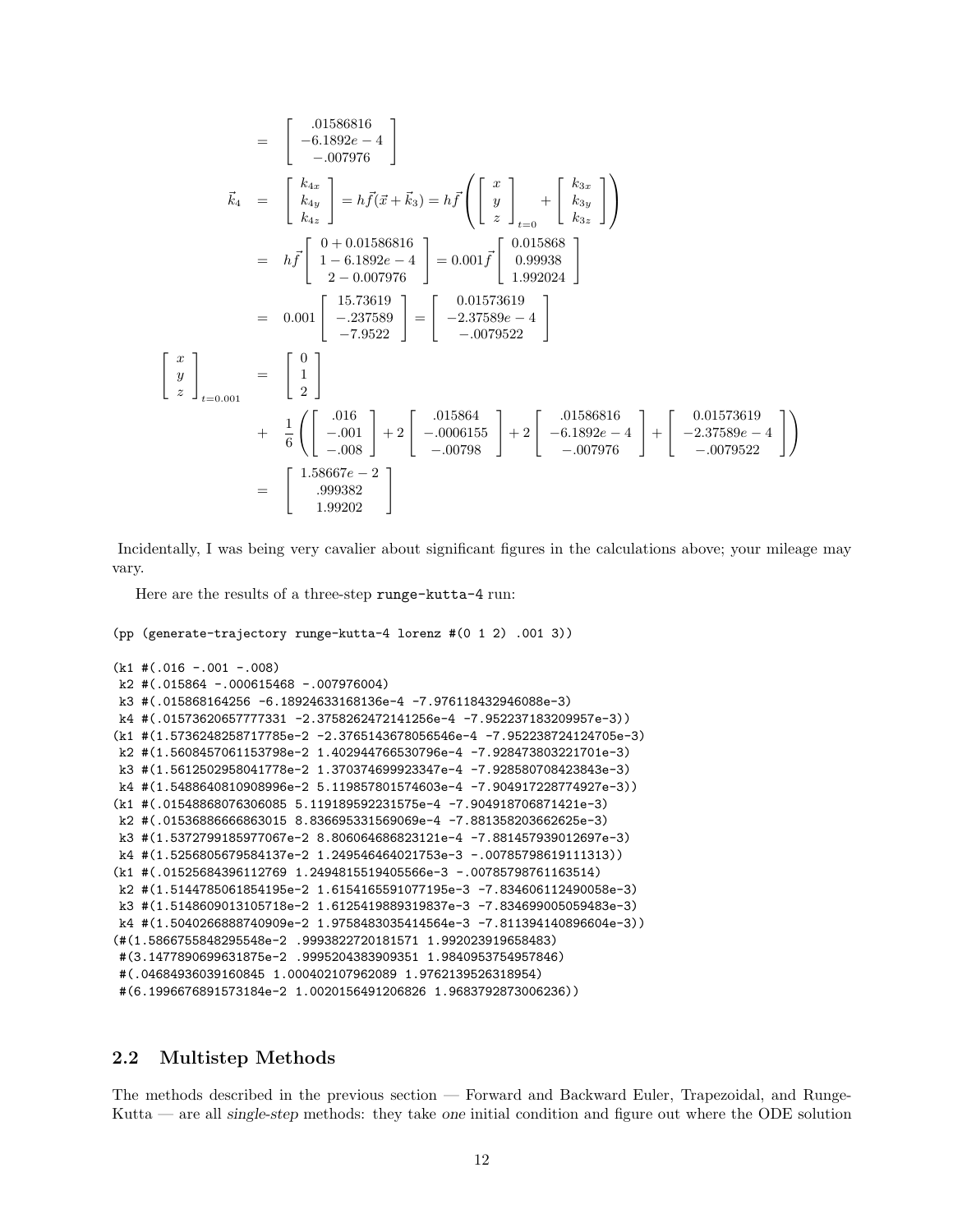goes from there. The conceptual basis of these methods is to move along the slope of a landscape, as given by an ODE. They may take lots of test steps to check out the slope ahead, but they never look further back than the current point. Note that every one of these test steps requires an evaluation of the ODE.

Another class of ODE solvers, called multistep methods, takes a different approach; instead of moving along a slope, they integrate the area under the slope and use that to advance the solution to the next timestep. Recall that an ODE tells you the derivative of each state variable:

$$
\vec{x}'(t) = \vec{f}(\vec{x}, t)
$$

and that the integral of a derivative is simply an increment in the value of the associated variable, which you can derive by integrating both sides of the equation above with respect to the independent variable,  $t$ :

$$
\int_{t_n}^{t_{n+1}} \vec{x}'(t)dt = \int_{t_n}^{t_{n+1}} \vec{f}(\vec{x}, t)dt
$$
\n(4)

The left-hand side of equation (4) evaluates to  $\vec{x}(t_{n+1}) - \vec{x}(t_n)$ .  $\vec{x}(t_n)$  is what we know — the jumping-off point — and  $\vec{x}(t_{n+1})$  is what we want to compute, so if we can evaluate the right-hand side, we're done.

Not surprisingly, given their name, multistep methods use more than one initial condition to accomplish this. In particular, they take a bunch of points  $x(t_n)$ ,  $x(t_{n-1})$ ,  $x(t_{n-2})$ , ...), evaluate the ODE ( $\vec{f}$ ) at each of those points, fit a polynomial to those values, extrapolate that polynomial to estimate the value of  $\tilde{f}$  out at  $t_{n+1}$ , then integrate that polynomial from  $t_n$  to  $t_{n+1}$  and add the result to  $x(t_n)$ .

This can be confusing upon first encounter, but it boils down to yet another subscript-laden formula, so you don't have to deal with all of the details of all of those methods as you crunch through the process, but you do need to understand the basic ideas. Below are two such formulae, the first of which — called second-order Adams(-Bashforth)<sup>4</sup> — fits a line to the slope at two points (the last one and the next-to-last one that you have) and uses that to extrapolate:

$$
\vec{x}(t_{n+1}) = \vec{x}(t_n) + \frac{h}{2} \left[ 3\vec{f}(\vec{x}(t_n), t_n) - \vec{f}(\vec{x}(t_{n-1}), t_{n-1}) \right] + O(h^3)
$$

Third-order Adams-Bashforth, as you might expect, uses three initial conditions, fits a parabola to them, and uses that parabola to extrapolate and integrate:

$$
\vec{x}(t_{n+1}) = \vec{x}(t_n) + \frac{h}{12} \left[ 23\vec{f}(\vec{x}(t_n), t_n) - 16\vec{f}(\vec{x}(t_{n-1}), t_{n-1}) + 5\vec{f}(\vec{x}(t_{n-2}), t_{n-2}) \right] + O(h^4)
$$

Because these methods need more than one point to make progress, firing them up can require some extra work. In particular, if you only have one initial condition, you may have to run a single-step solver like Forward Euler & Co. in order to concoct enough information to feed those formulae.

The big advantage of these methods is that increasing the order of the method, and thus the quality of the answer, does not increase the number of times you have to evaluate  $\tilde{f}$  (which is generally assumed to be much more work than the arithmetic of the formula). Note that both of these formulae require only a single evaluation of the ODE function for each step, as long as you're smart about saving the previous  $\vec{f}$  values that you'll need for the formula. This is also true of higher-order Adams-Bashforth methods, but you'll obviously have to save n old f values for nth-order Adams-Bashforth, so there is an  $O(n)$  storage cost. Note, too, that the error term of the second formula is better<sup>5</sup> —  $O(h^4)$  vs.  $O(h^3)$  — but the number of function evaluations (that is, calculations of  $\vec{f}$ ) is the same. This is a major win.

Adams-Bashforth is a predictor method: it extrapolates forward from some known points. Adams-Moulton is a bit smarter: it predicts and then corrects. In particular, it uses an Adams-Bashforth scheme to compute  $x(t_{n+1})$ , and then does a backward "prediction" from that newly computed point (also using several of the

<sup>4</sup>Some textbooks call this simply the "Adams" method

<sup>&</sup>lt;sup>5</sup>In general, the error order improves linearly with the method order (until you get bitten by roundoff, of course)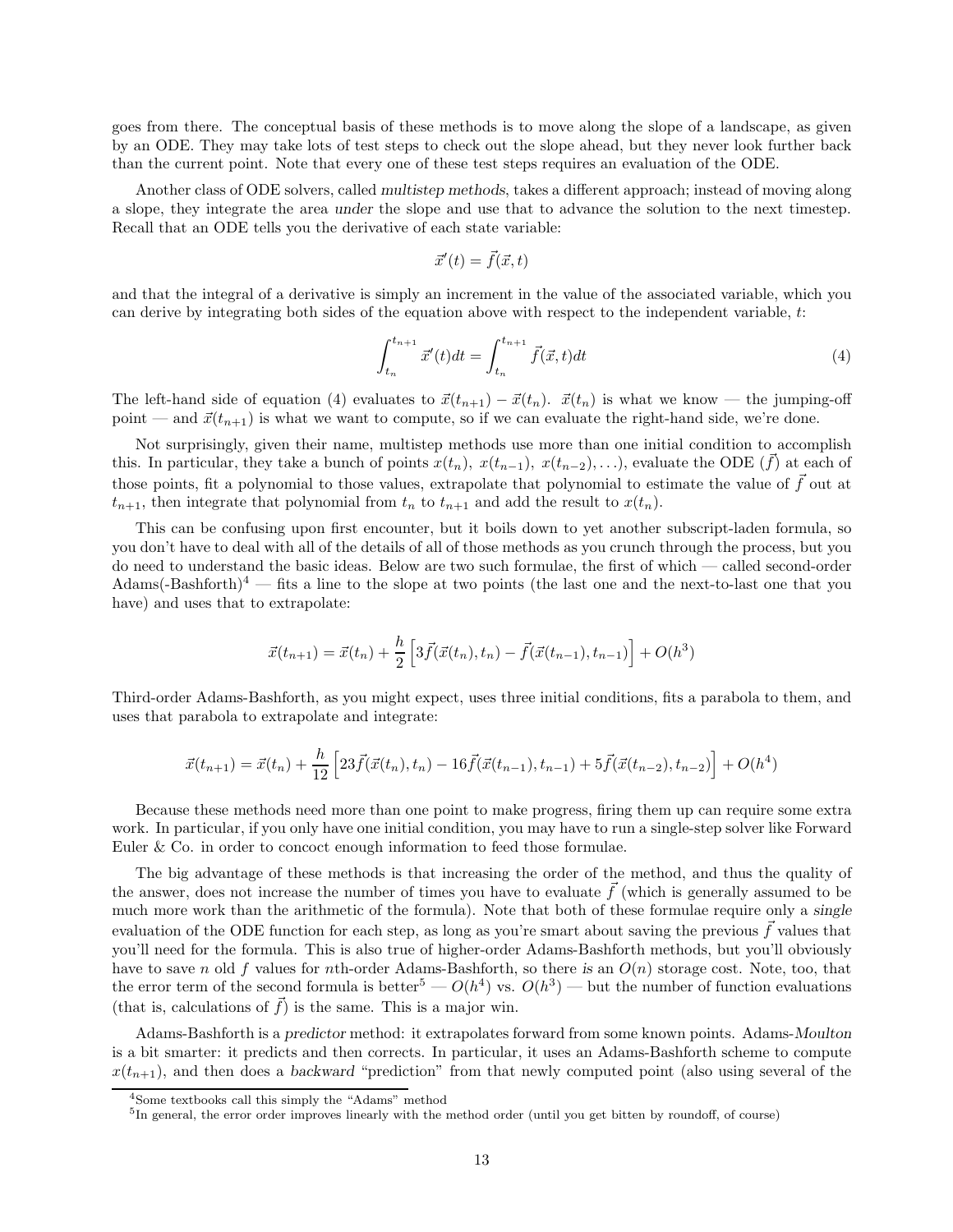previous values), then adjusts  $\vec{x}(t_{n+1})$  until that backward "prediction" falls in the right place. Here are the associated formulae:

Predictor:

$$
\vec{x}(t_{n+1}) = \vec{x}(t_n) + \frac{h}{24} \left[ 55\vec{f}(\vec{x}(t_n), t_n) - 59\vec{f}(\vec{x}(t_{n-1}), t_{n-1}) + 37\vec{f}(\vec{x}(t_{n-2}), t_{n-2}) - 9\vec{f}(\vec{x}(t_{n-3}), t_{n-3}) \right] + O(h^5)
$$

Corrector: Watch out for the subscripts!

$$
\vec{x}(t_{n+1}) = \vec{x}(t_n) + \frac{h}{24} \left[ 9\vec{f}(\vec{x}(t_{n+1}), t_{n+1}) + 19\vec{f}(\vec{x}(t_n), t_n) - 5\vec{f}(\vec{x}(t_{n-1}), t_{n-1}) + \vec{f}(\vec{x}(t_{n-2}), t_{n-2}) \right] + O(h^5)
$$

Again, note that you only have to evaluate the ODE once per step, regardless of the order of the method, and that the error decreases with the order of the method. As in the case of Adams-Bashforth, this is a big win over single-step methods, where a decrease in error requires an increase in how much work is required to obtain the answer.

### 2.3 Error and Stability in ODE Solvers

Error in numerical ODE solvers can be classified in several ways:

- absolute vs. relative
- local vs. global
- roundoff vs. truncation
- observational ("additive") vs. dynamical

The first distinction simply lies in how one measures things: in absolute units like volts or meters or in relative units like percentages, decibels, or parts per million.

Local error is what happens in one step. Global error is what accrues over a multi-step run.

Roundoff error comes from finite-precision arithmetic: it's the figures that get dropped after the significant ones (e.g., if 1.4825349 is stored in a four-decimal-place calculator, there's a roundoff error of 0.0000349). Truncation error comes from the method. If, for instance, some numerical method is based on a Taylor series but it only uses the first two terms, those "higher-order terms" that are omitted give rise to truncation error. The truncation error of RK4, for instance, is  $O(h^5)$  (since it's essentially a fourth-order Taylor series); FE and BE are  $O(h^2)$ , and Trapezoidal is  $O(h^3)$ .

The final distinction — observational vs. dynamical — is perhaps the most important. Observational error is introduced between you and the system that you're looking at: it's like dirt or imperfections on a telescope lens. When the error actually gets coupled back into the system, it is called dynamical error — when, for instance, you step forward using RK4 and then feed that extrapolated state (complete with its local error) back into the solver as the new jumping-off point. This kind of error can snowball and wreak havoc on your solution. Among other things, the snowballing error can cause the solution of physically stable systems to blow up; for obvious reasons, methods that do this are called numerically unstable<sup>6</sup>.

Numerical dynamics are a pernicious problem: the effects of the solver method, the time step, the computer arithmetic, etc., can mess with the system's behavior in ways that look exactly like real physical effects. This is akin to the Hubble Space Telescope turning stars into novas. You should always distrust your results and do some basic belief checks on them: change the time step, use a different method, use double-precision arithmetic instead of single, etc., and see if your results change. If they don't, it's safe(r) to trust them.

<sup>&</sup>lt;sup>6</sup>The standard way to quantify the stability of a method is to try it out on the first-order linear system  $\dot{x} = \lambda x$ ,  $x(t) = x_0$ , vary λ, and see whether the numerical solution does the right thing. The ranges of λ for which the algorithm is stable are called the stability regions for that algorithm.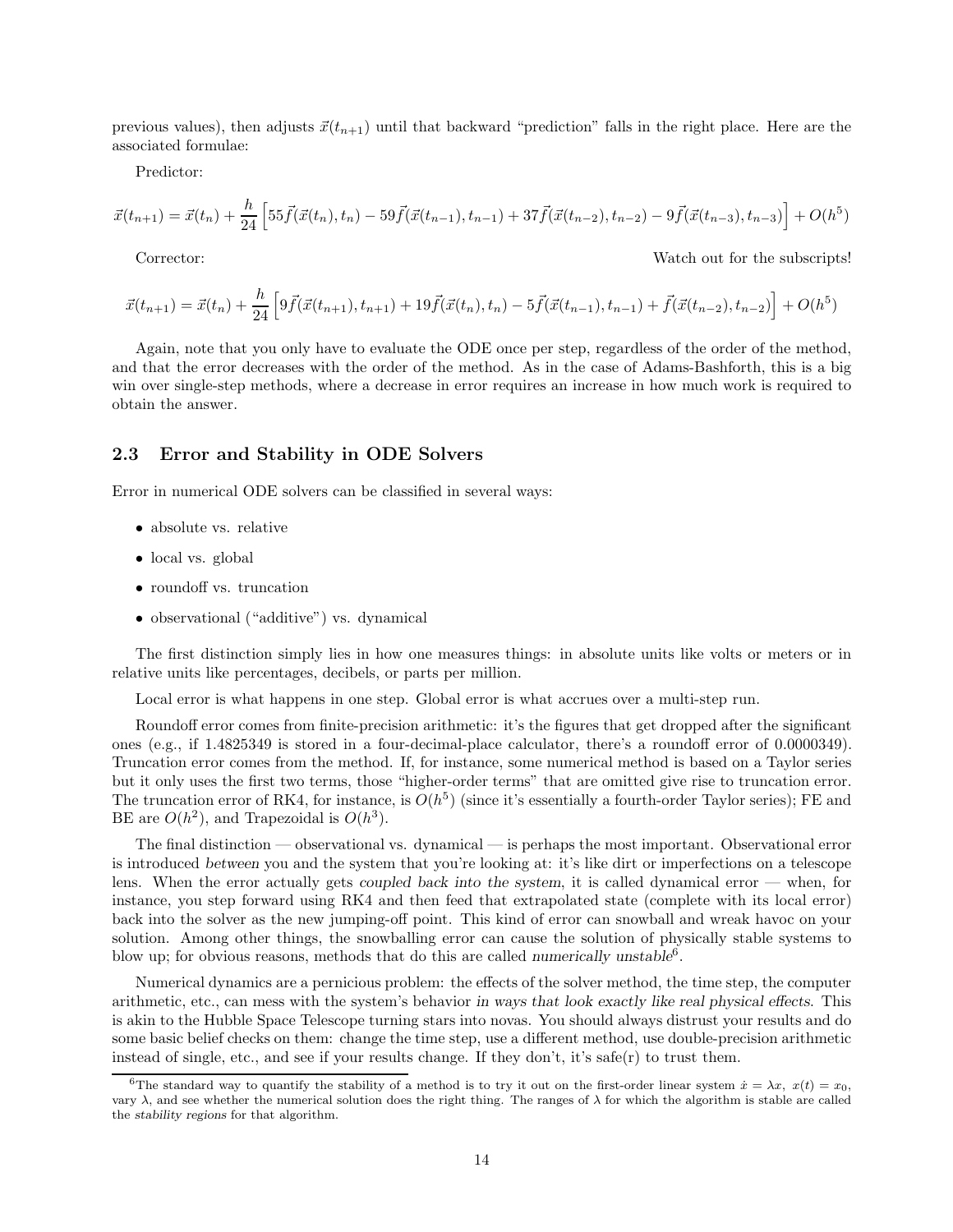#### 2.4 Adaptive ODE Solvers

Choosing good time step values is hard; you have to use a small-enough h to get a good picture of the dynamics: it makes no sense to use one much smaller than that, or you're doing extra work. Often, the only solution is to do it by Braille: try some random time step, try a smaller one, try a bigger one, etc., until you zero in on a value where the solution quits changing.

Consider a stiff system: one that has two very different natural frequencies (e.g., a pulsar that moves once every ten years around its companion star, but wobbles 1000 times a second around its axis). Picking a good time step is even harder in cases like this. Either you use one that's small enough to capture the fast dynamics — and your solution takes forever — or you use a big time step and miss seeing the wobble.

The obvious solution to this is to change the time step on the fly: adaptive time-step ODE solvers. (Another, less-common, idea is to change the order of the method on the fly.) One simple idea behind adaptive time step solver algorithms is to take a full (h) step from  $x(t)$  to get one estimate of  $x(t + h)$ , take two half  $(h/2)$  steps from  $x(t)$  to get another estimate of  $x(t+h)$ , and then compare the two estimates. If they are within some (specified) tolerance of each other, the full time step  $(h)$  was certainly small enough — and perhaps even too small. If the two estimates are very different, h was too big. Many algorithms essentially do binary search on h using this strategy, halving h if the difference  $\Delta_1$  between the two estimates exceeds the tolerance, doubling it if the difference is lower than the tolerance, and settling on an  $h$  value when halving is unnecessary and doubling is unsuccessful.

There is a sneaky way to jump directly to the "right"  $h$  value — one that (like Aitken acceleration, Richardson extrapolation, Romberg integration, etc.) uses knowledge about the order of the truncation error to figure out exactly what time step to use to meet a given tolerance. Here's the idea. Remember that both estimates are accurate to a certain order in h, but in different time step values:  $O(h^5)$  vs.  $O(\frac{h}{2})^5$  in RK4, for instance. Inverting and solving the equation

$$
better\ estimate = more - accurate + \frac{1}{2^n - 1}(more - accurate - less - accurate)
$$

equation for this situation ( $n = 5$ ) yields the following formula for the step size that you'd have to use to produce some desired accuracy,  $\Delta_0$ :

$$
h_0 = h_1 \left| \frac{\Delta_0}{\Delta_1} \right|^{0.2}
$$

If  $|\Delta_1| > |\Delta_0|$ , this equation tells you how much to decrease h. If  $|\Delta_1| < |\Delta_0|$ , it tells you how much to increase h. The only complicating factor is that the  $\Delta s$  are really vectors, and the common solution is to use the worst element of each  $\Delta$  in the computation – the "worst offender" algorithm, according to Bill Press et al. in Numerical Recipes. Any other vector norm is fine, too.

Sometimes people also add a couple of "fudge factors" to this algorithm:

$$
h_0 = Sh_1 \left| \frac{\Delta_0}{\Delta_1} \right|^{0.2} \quad if \Delta_0 \ge \Delta_1
$$

$$
= Sh_1 \left| \frac{\Delta_0}{\Delta_1} \right|^{0.25} \quad if \Delta_0 < \Delta_1
$$

See section 15.2 of Numerical Recipes — on reserve for CSCI 3656 — for some handwaving about these fudge factors. All of these tricks work equally well for other ODE solvers, but you have to adapt the formula accordingly, by looking at the exponent in the  $O(h^n)$  error term.

## 3 Understanding and Solving Partial Differential Equations

Many real-world systems cannot be described by ODEs. Anything that involves the flow of gas, fluid, or heat, for example, can only be accurately modeled by a partial differential equation (PDE), a more-complicated kind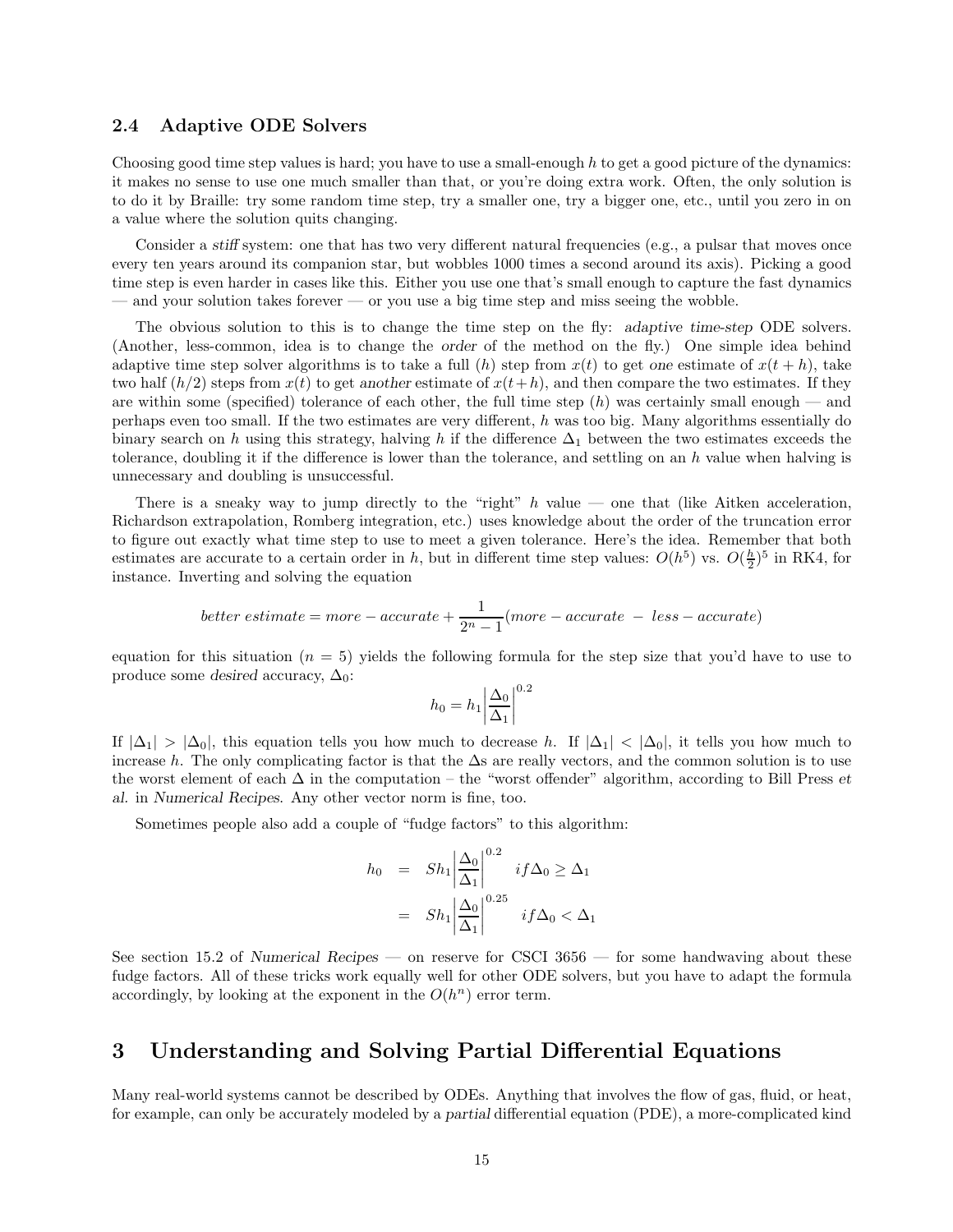of differential equation that involves more than one independent variable. Because of this, designers of things like airplanes, cars, racing yachts, weather models, and chemical reactors have to solve a lot of PDEs to get all the shapes, pressures, concentrations, etc. right. Solving PDEs analytically is almost always impossible, so numerical solvers are critical to this kind of endeavor.

In this section, I'll cover one of the simplest examples of this kind of problem. Consider a slab of steel stuck partway into a furnace. The furnace is malfunctioning, so it's hotter (say, 1000 degrees C) on the left side and cooler (say, 850 degrees C) on the right:



If the slab is initially at room temperature (20 degrees C), heat will flow around in the steel for a while, and the system will eventually settle down to some thermal equilibrium. (Thought experiment: which points on the slab will be the hottest? The coolest?) The temperature evolution of each tiny patch of steel in the slab depends on four variables:

- $\bullet$  time  $t$
- the "across-the-slab" position  $x$  of the patch
- the "along-the-slab" position  $y$  of the patch
- the vertical position z of the patch

The "state variables" of this system<sup>7</sup> are the values of the heat u at every point  $(x, y, z)$  in the slab. The u at each point also depends on t, so it is written  $u(x, y, z, t)$ . If the slab is much thinner than it is long or wide, it is safe to assume that it's the same temperature all the way across in that dimension, so the z variable doesn't matter and the heat can be written  $u(x, y, t)$ . Here's a picture of such a patch:



...where I've called the slab thickness a. If any of its neighbor patches is hotter  $-$  i.e., its u is higher  $-$  then heat will flow into this patch across the corresponding boundary, and  $u$  in this patch will increase. Conversely, if the neighbor patch is cooler, heat will flow out across that boundary and  $u$  will decrease.

<sup>&</sup>lt;sup>7</sup>I have quotes there because there are an infinite number of points in the slab, so the concept of a finite number of discrete state variables doesn't really make sense.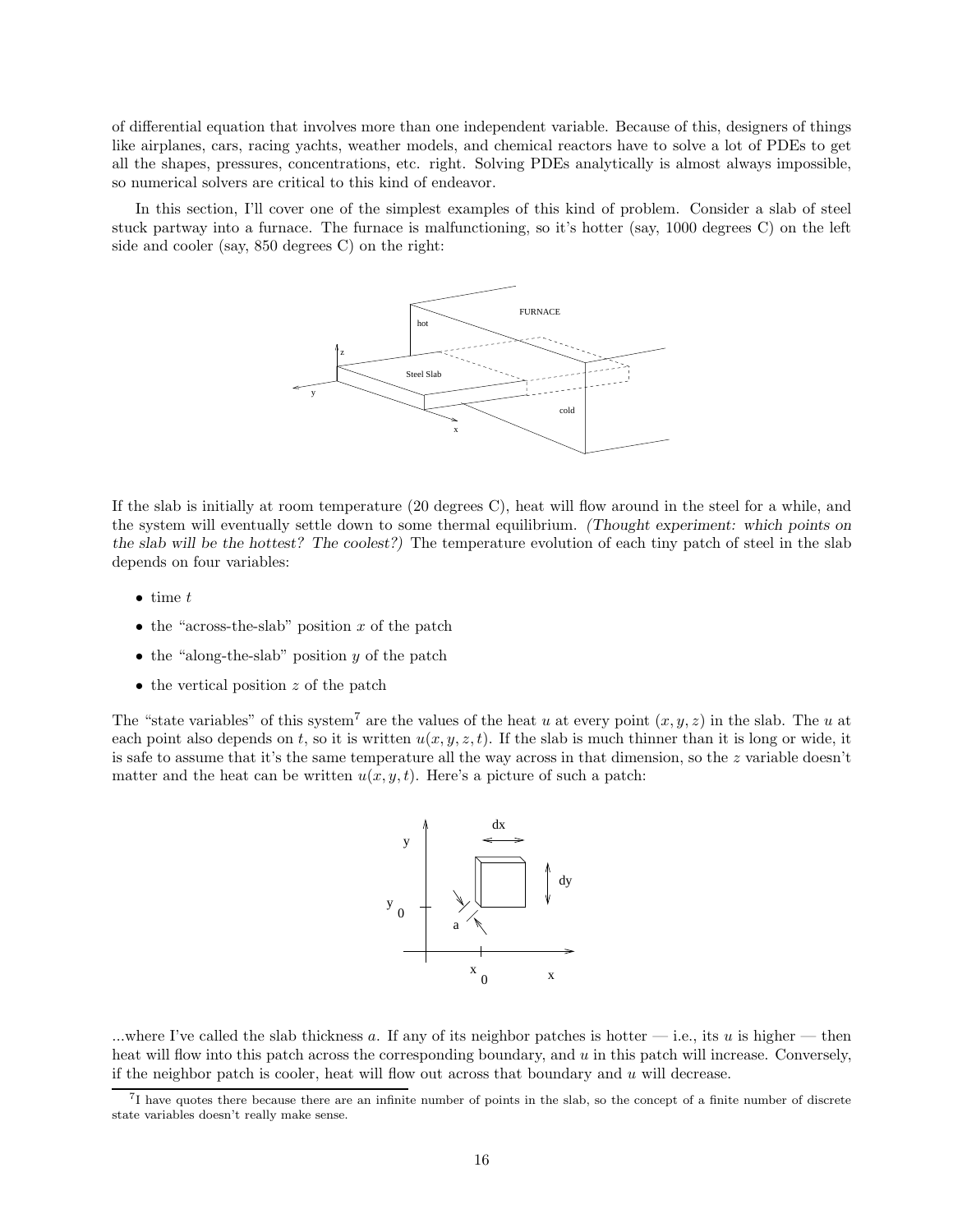The amount of heat flow is proportional to the gradient: a big heat difference makes for a lot of flow. The gradient can be different in the  $x$  and  $y$  directions (consider the steel slab in the asymmetrical furnace), and so we have to distinguish them:  $\frac{\partial u}{\partial x}$  for the former and  $\frac{\partial u}{\partial y}$  for the latter.

Finally, the amount of heat flow is also proportional to the cross-sectional area involved, as well as to the thermal conductivity k of the boundary. (Potholders, for example, are devices with very low k.) The cross-sectional area on the right and left sides of the patch are  $a dy$ ; the areas on the top and bottom are  $a dx$ .

To put this all together, you first write down how much heat is flowing in the positive x direction across  $[***]$ the left-hand side of the box (that is, into the box):

$$
-k(a\,dy)\frac{\partial u}{\partial x}
$$

The minus sign is necessary to get the flow direction right: here, I've defined flow out of a volume as positive and flow into a volume as negative. It works the other way too, but you do have to use the sign to keep track of direction. Next we need the relationship between the heat gradients on the different sides of the box. If the gradient on the left side (at  $x = x_0$ ) is  $\frac{\partial u}{\partial x}$ , then the gradient on the right side (at  $x = x_0 + dx$ ) is

$$
\frac{\partial u}{\partial x} + \frac{\partial}{\partial x}(\frac{\partial u}{\partial x})dx
$$

Using this fact, you write down how much heat is flowing out across the right-hand face of the box:

$$
k(a\,dy)\left[\frac{\partial u}{\partial x} + \frac{\partial}{\partial x}(\frac{\partial u}{\partial x})dx\right]
$$

Note the positive sign; since this is outward flow. Finally, you combine the inflow and outflow to get the net change in  $u$  due to heat flow in the  $x$ -direction:

$$
-k(a\,dy)\left[\frac{\partial u}{\partial x} - \left(\frac{\partial u}{\partial x} + \frac{\partial}{\partial x}(\frac{\partial u}{\partial x})dx\right)\right]
$$

The first two terms inside the brackets cancel, leaving

$$
k\,a\,dx\,dy\frac{\partial^2 u}{\partial x^2}
$$

If you repeat the derivation starting from  $[***]$ , but using y instead, you'll obtain

$$
k\,a\,dx\,dy\frac{\partial^2 u}{\partial y^2}
$$

for the change in  $u$  due to heat flow in the  $y$ -direction.

If we're thinking about the equilibrium situation, the total amount of heat flow had better be zero, so the sum of the  $x$  heat flow and the  $y$  heat flow should be

$$
k \, a \, dx \, dy \left[ \frac{\partial^2 u}{\partial x^2} + \frac{\partial^2 u}{\partial y^2} \right] = 0
$$

Dividing through by  $-k a dx dy$ , you get

$$
\frac{\partial^2 u}{\partial x^2} + \frac{\partial^2 u}{\partial y^2} = 0
$$
  

$$
\nabla^2 u = 0
$$
 (5)

or

This is called the steady-state heat equation. This kind of equation — known as Laplace's equation — turns up all over the place in electromagnetics as well as in flow problems.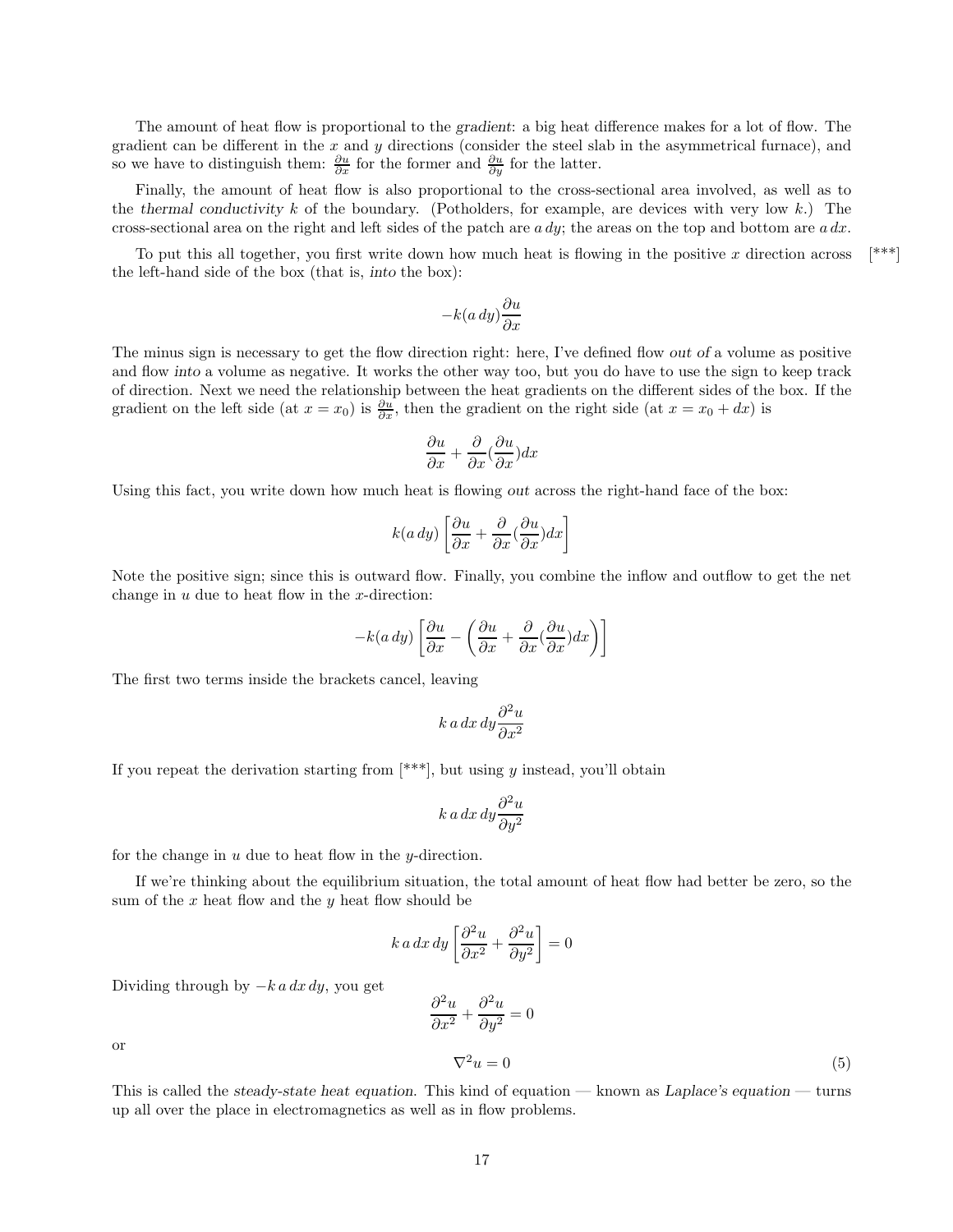If there's a small internal heat source of size  $Q$  in the box, you have to add another term to this equation:

$$
k \, a \, dx \, dy \left[ \frac{\partial^2 u}{\partial x^2} + \frac{\partial^2 u}{\partial y^2} \right] + Q \, a \, dx \, dy = 0
$$

or

$$
\nabla^2 u = -\frac{1}{k} Q
$$

This is called Poisson's equation.

So how do you go from  $\nabla^2 u = 0$  to C++ code that figures out the temperature at the various points in the slab in the furnace?

#### Numerical solution of the heat equation:

- 1. divide the slab up on a grid
- 2. use differences to approximate the second derivatives  $\frac{\partial^2 u}{\partial x^2}$  and  $\frac{\partial^2 u}{\partial x^2}$  at each grid point
- 3. write down  $\nabla^2 u = 0$  at each grid point using those difference approximations, formulate the whole mess as a big matrix, and solve it with some  $A\vec{x} = \vec{b}$  solver

Here's a picture of a slab divided on a 4-by-7 grid, and a close-up of a small section of the grid:



If you know the values for  $u_{ij}$  at some grid point (e.g., the one with the dot on it) and at all eight of its neighbors, it's easy to figure out what  $\frac{\partial^2 u}{\partial x^2}$  and  $\frac{\partial^2 u}{\partial y^2}$  are; you can just use any of the standard difference formulas (e.g., first-order forward, center, et al.). In this case, it makes intuitive sense to use the centerdifference formula, rather than one of the lopsided ones like forward or backward, because it's a better match to the flow physics. Here's the formula, again:

$$
\frac{\partial^2 u}{\partial x^2} = \frac{u(x_{i+1}, y_j) - 2u(x_i, y_i) + u(x_{i-1}, y_i)}{(\Delta x)^2}
$$
(6)

in the x direction and

$$
\frac{\partial^2 u}{\partial y^2} = \frac{u(x_i, y_{j+1}) - 2u(x_i, y_i) + u(x_i, y_{j-1})}{(\Delta y)^2}
$$
(7)

in the y direction. The steady-state heat equation says that the sum of these two second derivatives must be zero:

$$
\frac{u(x_{i+1}, y_j) - 2u(x_i, y_i) + u(x_{i-1}, y_i)}{(\Delta x)^2} + \frac{u(x_i, y_{j+1}) - 2u(x_i, y_i) + u(x_i, y_{j-1})}{(\Delta y)^2} = 0
$$
\n(8)

This looks like a bit of a mess, but if  $\Delta x = \Delta y = h$  and you write  $u_{i,j}$  instead of  $u(x_i, y_i)$ , things become a little simpler:

$$
\nabla^2 u_{i,j} = \frac{1}{h^2} [u_{i+1,j} + u_{i-1,j} + u_{i,j+1} + u_{i,j-1} - 4u_{i,j}] = 0
$$
\n(9)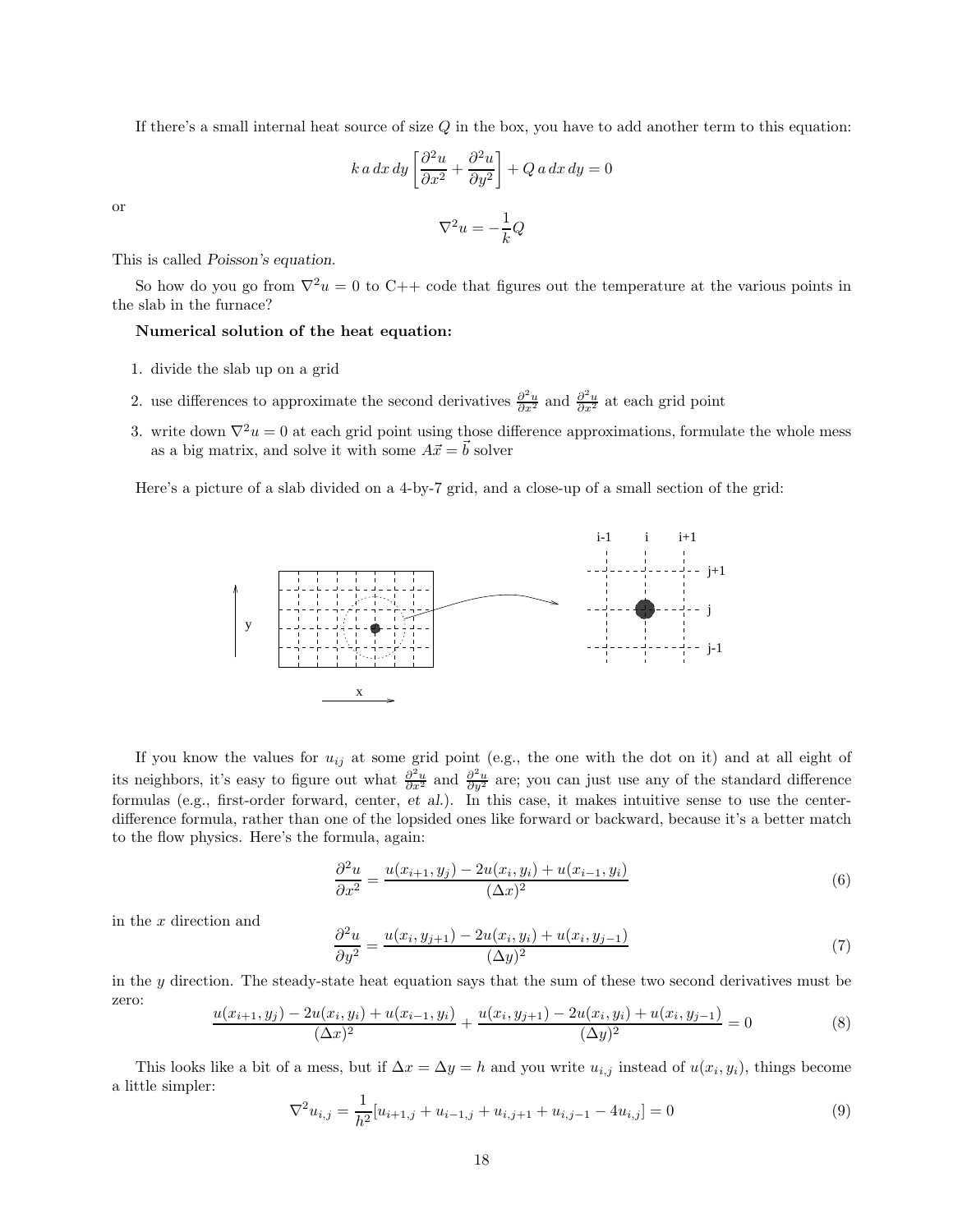This is much easier to remember if you think about it geometrically:  $u_{i+1,j}$  is the patch to the right of the one you're considering,  $u_{i,j+1}$  is the one above it, and so on.

$$
\nabla^2 u_{i,j} = \frac{1}{h^2} [u_R + u_L + u_A + u_B - 4u_0] = 0
$$
\n(10)

An example will make this much clearer. Consider a thin steel plate, 10cm by 20cm, with the following boundary conditions:



If there are no internal heat sources and all the transients have died out, the physics is described accurately by the steady-state heat equation — equation (5). The boundary conditions shown above translate to the following mathematical conditions on u:

- $u(x, 0) = 0$
- $u(x, 10) = 0$
- $u(0, y) = 0$
- $u(20, y) = 100$

To solve this PDE numerically — that is, to find  $u(x, y)$  — you must first choose the grid. This is easily the hardest, subtlest, and most time-consuming part of the whole procedure; doing it well requires years of practice (and sometimes the help of an automatic gridding program). For the purposes of this example, let's assume that  $\Delta x = \Delta y = 5cm$ , so the grid looks like this:



There are three gridpoints, so we'll end up writing down equation (10) three times: once for each point.

$$
at u_1: \frac{1}{5^2}[u_2 + 0 + 0 + 0 - 4u_1] = 0
$$
  

$$
at u_2: \frac{1}{5^2}[u_3 + u_1 + 0 + 0 - 4u_2] = 0
$$